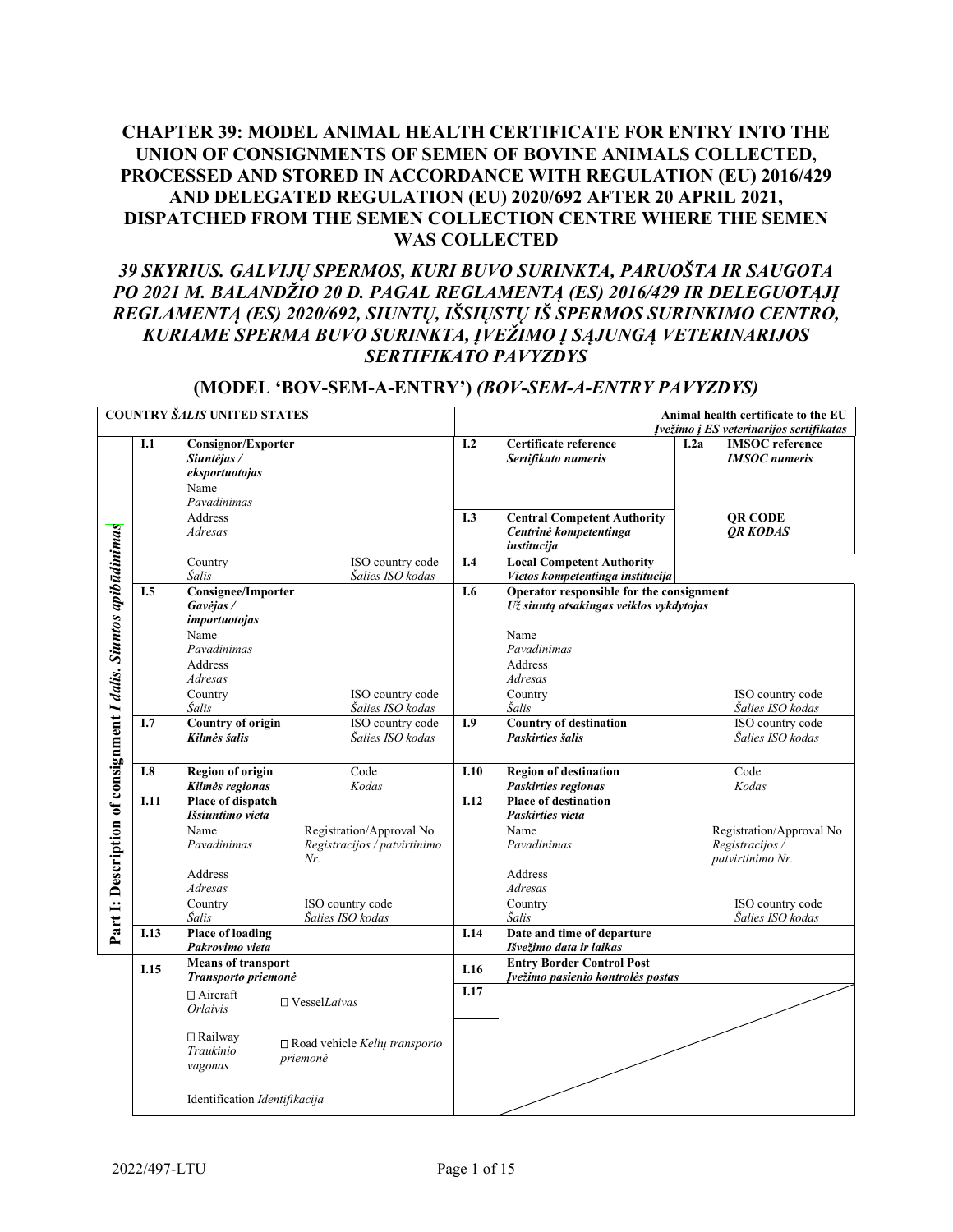| I.18 | <b>Transport conditions</b>               | $\Box$ Ambient      |             | $\Box$ Chilled             | $\Box$ Frozen |  |  |
|------|-------------------------------------------|---------------------|-------------|----------------------------|---------------|--|--|
|      | Vežimo sąlygos                            | Aplinkos            |             | Atšaldyta                  | Užšaldvta     |  |  |
| I.19 | Container number/Seal number              |                     |             |                            |               |  |  |
|      | Konteinerio / plombos numeris             |                     |             |                            |               |  |  |
|      | Container No                              |                     | Seal No     |                            |               |  |  |
|      | Konteinerio Nr.                           |                     | Plombos Nr. |                            |               |  |  |
| I.20 | Certified as or for                       |                     |             |                            |               |  |  |
|      | Sertifikato pobūdis arba gyvūno paskirtis |                     |             |                            |               |  |  |
|      | $\Box$ Germinal products <i>Genetines</i> |                     |             |                            |               |  |  |
|      |                                           |                     |             |                            |               |  |  |
|      |                                           | medžiagos produktai |             |                            |               |  |  |
| 1.21 | $\Box$ For transit                        |                     | I.22        | $\Box$ For internal market |               |  |  |
|      | Vežti tranzitu                            |                     |             | Vidaus rinkai              |               |  |  |
|      | Third country                             | ISO country code    |             |                            |               |  |  |
|      | Trečioji šalis                            | Šalies ISO kodas    | I.23        |                            |               |  |  |

| I.24          | <b>Total number of packages</b><br>Bendras pakuočių skaičius |                | I.25                                                                                                                                        | <b>Total quantity</b><br><b>Bendras kiekis</b> |                                                  | I.26 |                                                              |                 |
|---------------|--------------------------------------------------------------|----------------|---------------------------------------------------------------------------------------------------------------------------------------------|------------------------------------------------|--------------------------------------------------|------|--------------------------------------------------------------|-----------------|
| I.27          | <b>Description of consignment</b>                            |                |                                                                                                                                             |                                                |                                                  |      |                                                              |                 |
|               | Siuntos apibūdinimas                                         |                |                                                                                                                                             |                                                |                                                  |      |                                                              |                 |
| CN code       |                                                              | <b>Species</b> | Subspecies/Category                                                                                                                         |                                                |                                                  |      | Identification number                                        | Quantity        |
| KN kodas      |                                                              | Rūšys          | Porūšis / kategorija                                                                                                                        |                                                |                                                  |      | Identifikacinis numeris                                      | Kiekis          |
| Type<br>Tipas |                                                              |                | Approval or registration<br>number of<br>plant/establishment/centre<br>Imonės / ūkio / centro<br>patvirtinimo arba<br>registracijos numeris |                                                | Identification<br>mark<br>Atpažinties<br>ženklas |      | Date of collection/production<br>Surinkimo / pagaminimo data | Test<br>Tyrimas |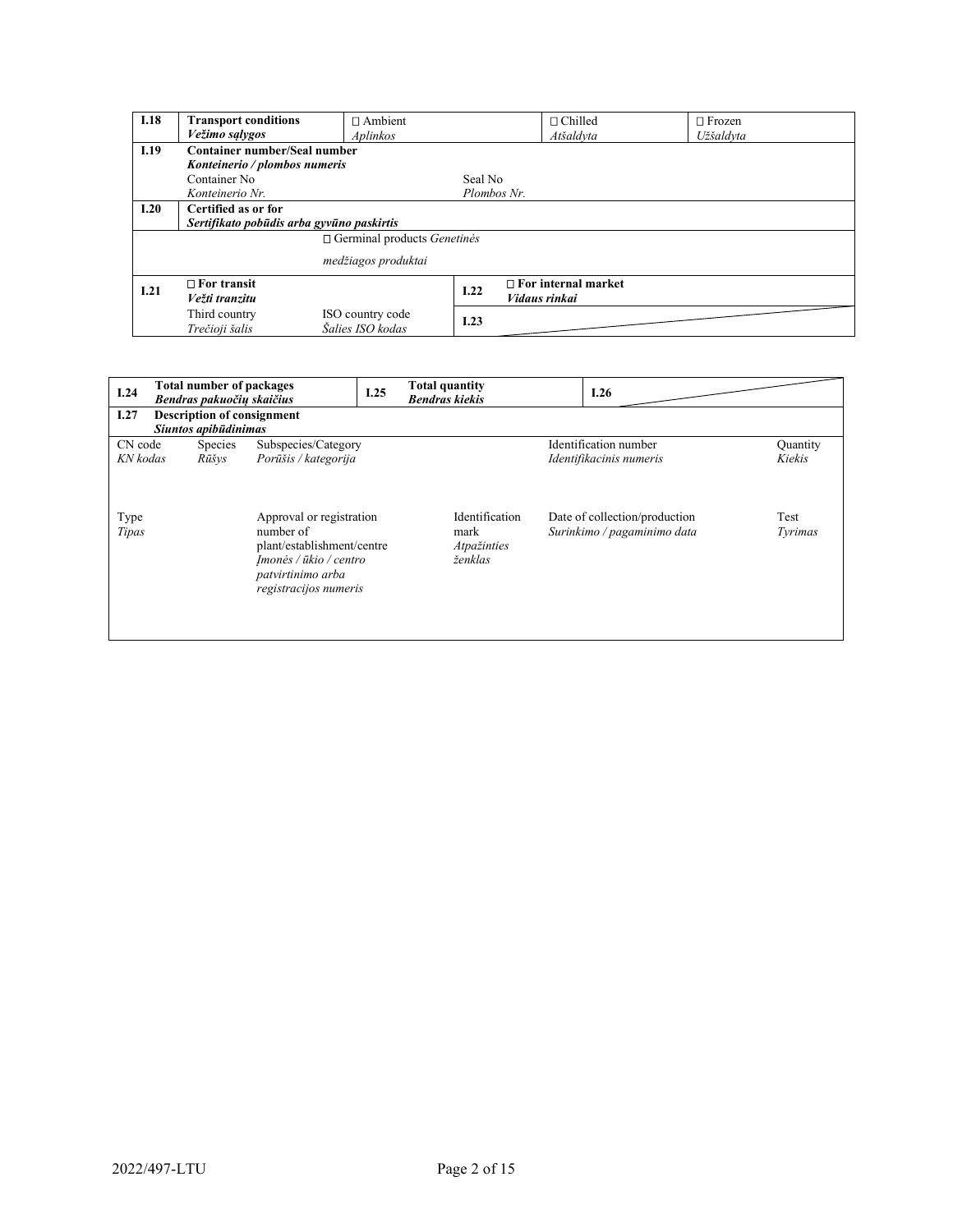|                                                 |                          | II. Health information<br>Informacija apie sveikumą |                                                                                                                                                                                                                                                                                                                                                                                                                             | II.a | Certificate reference<br>Sertifikato numeris | II.b | <b>IMSOC</b> reference<br><b>IMSOC</b> numeris |  |
|-------------------------------------------------|--------------------------|-----------------------------------------------------|-----------------------------------------------------------------------------------------------------------------------------------------------------------------------------------------------------------------------------------------------------------------------------------------------------------------------------------------------------------------------------------------------------------------------------|------|----------------------------------------------|------|------------------------------------------------|--|
|                                                 |                          |                                                     | I, the undersigned official veterinarian, hereby certify that:                                                                                                                                                                                                                                                                                                                                                              |      |                                              |      |                                                |  |
|                                                 |                          |                                                     | Aš, toliau pasirašęs valstybinis veterinarijos gydytojas, patvirtinu, kad:                                                                                                                                                                                                                                                                                                                                                  |      |                                              |      |                                                |  |
|                                                 | II.1.                    |                                                     | The semen described in Part I is intended for artificial reproduction and was obtained from donor animals<br>which originate from a third country, territory or zone thereof                                                                                                                                                                                                                                                |      |                                              |      |                                                |  |
|                                                 | II.1.                    |                                                     | I dalyje aprašyta sperma skirta dirbtiniam dauginimui ir gauta iš gyvūnų donorų, kurie kilę iš trečiosios<br>šalies, teritorijos ar zonos,                                                                                                                                                                                                                                                                                  |      |                                              |      |                                                |  |
|                                                 |                          | II.1.1.                                             | authorised for entry into the Union of semen of bovine animals and listed in Annex IX to<br>Commission Implementing Regulation (EU) 2021/404;                                                                                                                                                                                                                                                                               |      |                                              |      |                                                |  |
|                                                 |                          | II.1.1.                                             | iš kurios leidžiama įvežti į Sąjungą galvijų spermą ir kuri yra įtraukta į Komisijos įgyvendinimo<br>reglamento (ES) $2021/404$ IX prieda];                                                                                                                                                                                                                                                                                 |      |                                              |      |                                                |  |
|                                                 | $^{(1)}$ either [II.1.2. |                                                     | where foot-and-mouth disease was not reported for a period of at least 24 months immediately<br>prior to collection of the semen and until its date of dispatch;                                                                                                                                                                                                                                                            |      |                                              |      |                                                |  |
|                                                 | $^{(1)}$ arba [II.1.2.   |                                                     | kurioje per ne mažiau kaip 24 mėnesius iki pat spermos surinkimo ir iki jos išsiuntimo datos<br>nebuvo pranešta apie snukio ir nagų ligą;]                                                                                                                                                                                                                                                                                  |      |                                              |      |                                                |  |
|                                                 |                          | $^{(1)}$ or [II.1.2.                                | where foot-and-mouth disease was not reported for a period starting on the date <sup>(2)</sup><br>(insert date dd/mm/yyyy) immediately prior to collection of the semen and until its date of<br>dispatch;]                                                                                                                                                                                                                 |      |                                              |      |                                                |  |
|                                                 |                          | $^{(1)}$ arba [II.1.2.                              | kurioje per laikotarpį nuo <sup>(2)</sup> (įrašyti datą mmmm mm dd) iki pat spermos surinkimo<br>ir iki jos išsiuntimo datos nebuvo pranešta apie snukio ir nagų ligą;]                                                                                                                                                                                                                                                     |      |                                              |      |                                                |  |
|                                                 | II.1.3.                  |                                                     | where infection with rinderpest virus, infection with Rift Valley fever virus, contagious bovine<br>pleuropneumonia and lumpy skin disease were not reported for a period of at least 12 months<br>immediately prior to collection of the semen and until its date of dispatch;                                                                                                                                             |      |                                              |      |                                                |  |
|                                                 |                          | II.1.3.                                             | kurioje per ne mažiau kaip 12 mėnesių iki pat spermos surinkimo ir iki jos išsiuntimo datos<br>nebuvo pranešta apie galvijų maro viruso infekciją, Rifto slėnio karštligės viruso infekciją,<br>kontaginę galvijų pleuropneumoniją ir gumbelinę;                                                                                                                                                                            |      |                                              |      |                                                |  |
| Part II: Certification II dalis. Sertifikavimas |                          | II.1.4.                                             | where no vaccination against foot-and-mouth disease, infection with rinderpest virus, infection<br>with Rift Valley fever virus and contagious bovine pleuropneumonia has been carried out for a<br>period of at least 12 months immediately prior to collection of the semen and until its date of<br>dispatch, and no vaccinated animals entered into the third country, territory or zone thereof<br>during that period. |      |                                              |      |                                                |  |
|                                                 |                          | II.1.4.                                             | kurioje per ne mažiau kaip 12 mėnesių iki pat spermos surinkimo ir iki jos išsiuntimo datos<br>nebuvo vakcinuojama nuo snukio ir nagų ligos, galvijų maro viruso infekcijos, Rifto slėnio<br>karštligės viruso infekcijos ir kontaginės galvijų pleuropneumonijos ir tuo laikotarpiu į tą<br>trečiąją šalį, teritoriją arba jos zoną nebuvo įvežta jokių vakcinuotų gyvūnų.                                                 |      |                                              |      |                                                |  |
|                                                 | II.2.                    |                                                     | The semen described in Part I was obtained from donor animals which, before the commencement of the<br>quarantine referred to in point II.4.8., originate from establishments                                                                                                                                                                                                                                               |      |                                              |      |                                                |  |
|                                                 | II.2.<br>iš ūkių,        |                                                     | I dalyje aprašyta sperma gauta iš gyvūnų donorų, kurie, iki II.4.8 punkte nurodyto karantino pradžios, kilę                                                                                                                                                                                                                                                                                                                 |      |                                              |      |                                                |  |
|                                                 |                          | II.2.1.                                             | situated in an area where foot-and-mouth disease has not been reported within a 10-km radius<br>centred on the establishment for a period of at least 30 days and in which foot-and-mouth<br>disease has not been reported during a period of at least 3 months, and                                                                                                                                                        |      |                                              |      |                                                |  |
|                                                 |                          | II.2.1.                                             | kurie yra teritorijoje, kurioje 10 km spinduliu aplink ūkį per ne mažiau kaip 30 dienų nebuvo<br>pranešta apie snukio ir nagų ligą, ir kuriuose per ne mažiau kaip 3 mėnesius nebuvo pranešta<br>apie snukio ir nagų ligą, ir                                                                                                                                                                                               |      |                                              |      |                                                |  |
|                                                 |                          |                                                     | $^{(1)}$ either [they were not vaccinated against foot-and-mouth disease;]                                                                                                                                                                                                                                                                                                                                                  |      |                                              |      |                                                |  |
|                                                 |                          |                                                     | $\alpha^{(1)}$ arba [jie nebuvo vakcinuoti nuo snukio ir nagų ligos;]                                                                                                                                                                                                                                                                                                                                                       |      |                                              |      |                                                |  |
|                                                 |                          |                                                     | $^{(l)}$ or [they were vaccinated against foot-and-mouth disease during the period of 12 months prior to<br>the date of collection of the semen but not during the period of the last 30 days immediately<br>prior to the date of collection of the semen, and 5 % (with a minimum of five straws) of each                                                                                                                  |      |                                              |      |                                                |  |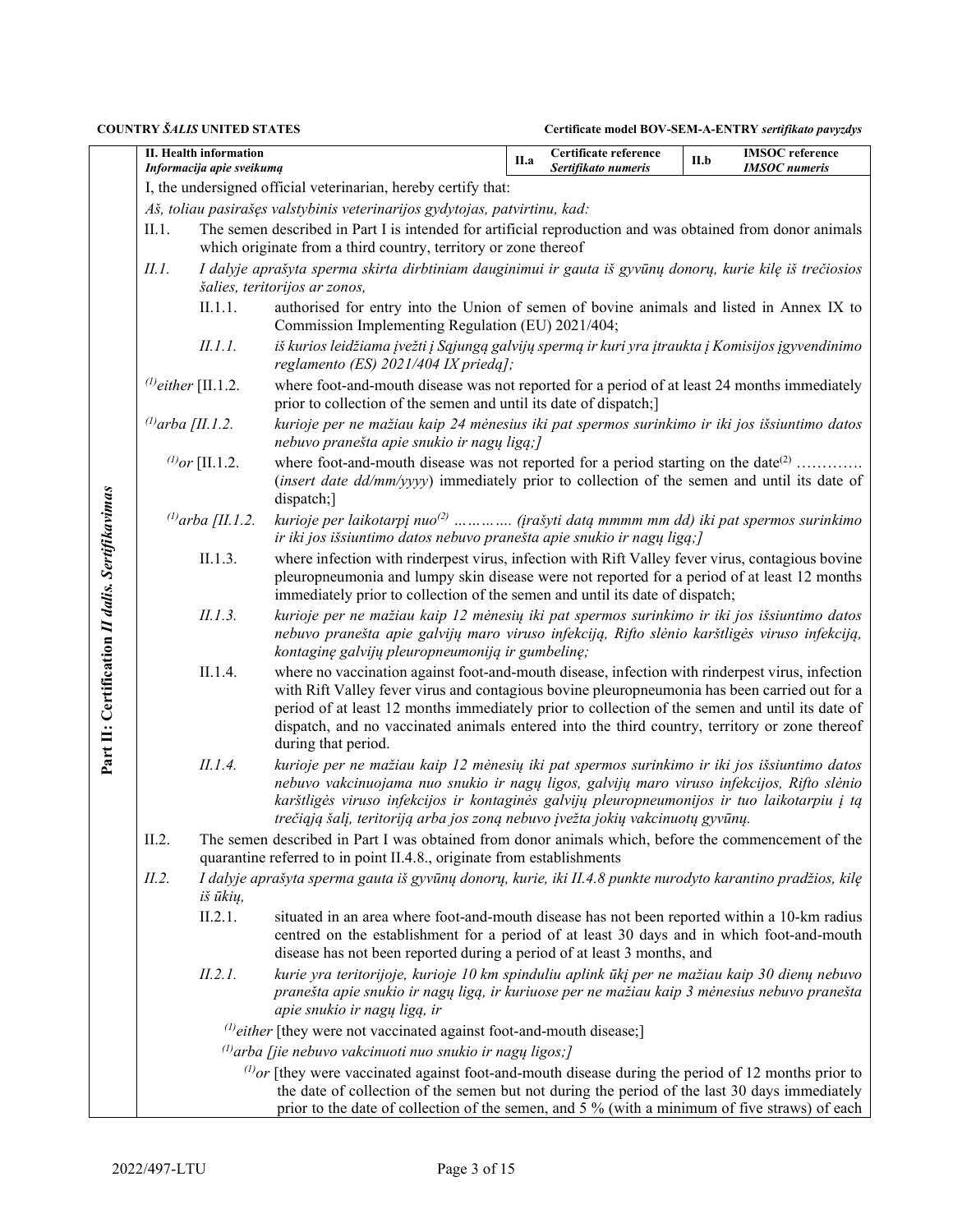|                          | quantity of semen taken from a donor animal at any time is submitted to a virus isolation test<br>for foot-and-mouth disease with negative results;]                                                                                                                                                                                                                            |
|--------------------------|---------------------------------------------------------------------------------------------------------------------------------------------------------------------------------------------------------------------------------------------------------------------------------------------------------------------------------------------------------------------------------|
|                          |                                                                                                                                                                                                                                                                                                                                                                                 |
|                          | $\omega$ arba [per 12 mėnesių iki spermos surinkimo datos jie buvo vakcinuoti nuo snukio ir nagų ligos,<br>bet nebuvo vakcinuoti per paskutines 30 dienų iki pat spermos surinkimo datos, kaskart 5 % iš<br>gyvūno donoro surenkamos spermos (ne mažiau kaip penki šiaudeliai) buvo panaudojama<br>snukio ir nagų ligos viruso išskyrimo tyrimui ir gauti neigiami rezultatai;] |
| II.2.2.                  | free from infection with Mycobacterium tuberculosis complex (M. bovis, M. caprae and M.<br>tuberculosis) and they have never been kept previously in any establishment of a lower health<br>status;                                                                                                                                                                             |
| II.2.2.                  | kurie yra neužkrėsti Mycobacterium tuberculosis komplekso (M. bovis, M. caprae ir M.<br>tuberculosis) infekcija, o gyvūnai anksčiau nebuvo laikyti prastesnės sveikatos būklės ūkyje;                                                                                                                                                                                           |
| II.2.3.                  | free from infection with <i>Brucella abortus</i> , <i>B. melitensis</i> and <i>B. suis</i> and they have never been<br>kept previously in any establishment of a lower health status;                                                                                                                                                                                           |
| II.2.3.                  | kurie yra neužkrėsti Brucella abortus, B. melitensis ir B. suis infekcija, o gyvūnai anksčiau<br>nebuvo laikyti prastesnės sveikatos būklės ūkyje;                                                                                                                                                                                                                              |
| $^{(1)}$ either [II.2.4. | free from enzootic bovine leukosis and they have never been kept previously in any<br>establishment of a lower health status;]                                                                                                                                                                                                                                                  |
| (1) arba [II.2.4.        | kurie yra neužkrėsti enzootine galvijų leukoze, o gyvūnai anksčiau nebuvo laikyti prastesnės<br>sveikatos būklės ūkyje;]                                                                                                                                                                                                                                                        |
| ( <i>l)</i> or [II.2.4.  | not free from enzootic bovine leukosis and the donor animals are younger than 2 years of age<br>and have been produced by dams which have been subjected, with negative results, to a<br>serological test for enzootic bovine leukosis after removal of the animal from the dam;                                                                                                |
| (1) arba [II.2.4.        | kurie nėra neužkrėsti enzootine galvijų leukoze, gyvūnai donorai yra jaunesni nei 2 metų ir<br>buvo atliktas juos atsivedusių patelių serologinis tyrimas enzootinei galvijų leukozei nustatyti<br>tą gyvūną nuo jos atskyrus, ir gautas neigiamas rezultatas;]                                                                                                                 |
| ( <i>l)</i> or [II.2.4.  | not free from enzootic bovine leukosis and the donor animals have reached the age of 2 years<br>and have been subjected, with a negative result, to a serological test for enzootic bovine<br>leukosis;]                                                                                                                                                                        |
| (1) arba [II.2.4.        | kurie nėra neužkrėsti enzootine galvijų leukoze, gyvūnai donorai sulaukė 2 metų ir buvo atliktas<br>jų serologinis tyrimas enzootinei galvijų leukozei nustatyti, ir gautas neigiamas rezultatas;]                                                                                                                                                                              |
| $^{(1)}$ either [II.2.5. | free from infectious bovine rhinotracheitis/infectious pustular vulvovaginitis and they have<br>never been kept previously in any establishment of a lower health status;]                                                                                                                                                                                                      |
| ( $v$ arba [II.2.5.]     | kurie neužkrėsti infekciniu galvijų rinotracheitu / infekciniu pustuliniu vulvovaginitu, o gyvūnai<br>anksčiau nebuvo laikyti prastesnės sveikatos būklės ūkyje;]                                                                                                                                                                                                               |
| ( <i>l)</i> or [II.2.5.  | not free from infectious bovine rhinotracheitis/infectious pustular vulvovaginitis and the donor<br>animals have been subjected, with a negative result, to a serological test (whole virus) on a<br>blood sample;                                                                                                                                                              |
| (1) arba [II.2.5.        | kurie nėra neužkrėsti infekciniu galvijų rinotracheitu / infekciniu pustuliniu vulvovaginitu, ir<br>buvo atliktas gyvūnų serologinis tyrimas (gryno viruso), naudojant kraujo mėginį;]                                                                                                                                                                                          |
| II.2.6.                  | in which surra (Trypanosoma evansi) has not been reported during the last 30 days, and                                                                                                                                                                                                                                                                                          |
| II.2.6.                  | kuriuose per paskutines 30 dienų nebuvo pranešta apie Trypanosoma evansi sukeltą<br>tripanozomozę, ir                                                                                                                                                                                                                                                                           |
|                          | $^{(1)}$ either [surra has not been reported in the establishments during the last 2 years;]                                                                                                                                                                                                                                                                                    |
|                          | $\alpha$ <sup>(1)</sup> arba [ūkiuose per paskutinius 2 metus nebuvo pranešta apie tripanozomozę;]                                                                                                                                                                                                                                                                              |
|                          | $^{(l)}$ or [surra has been reported in the establishments during the last 2 years and following the last<br>outbreak the establishments have remained under movement restrictions until                                                                                                                                                                                        |
| $^{(l)}$ arba            | [ūkiuose per paskutinius 2 metus buvo pranešta apie tripanozomozę, o po paskutinio<br>protrūkio užkrėstiems ūkiams buvo taikomi perkėlimo apribojimai, kol                                                                                                                                                                                                                      |
|                          | the infected animals have been removed from the establishment, and<br>užkrėsti gyvūnai buvo pašalinti iš ūkio ir                                                                                                                                                                                                                                                                |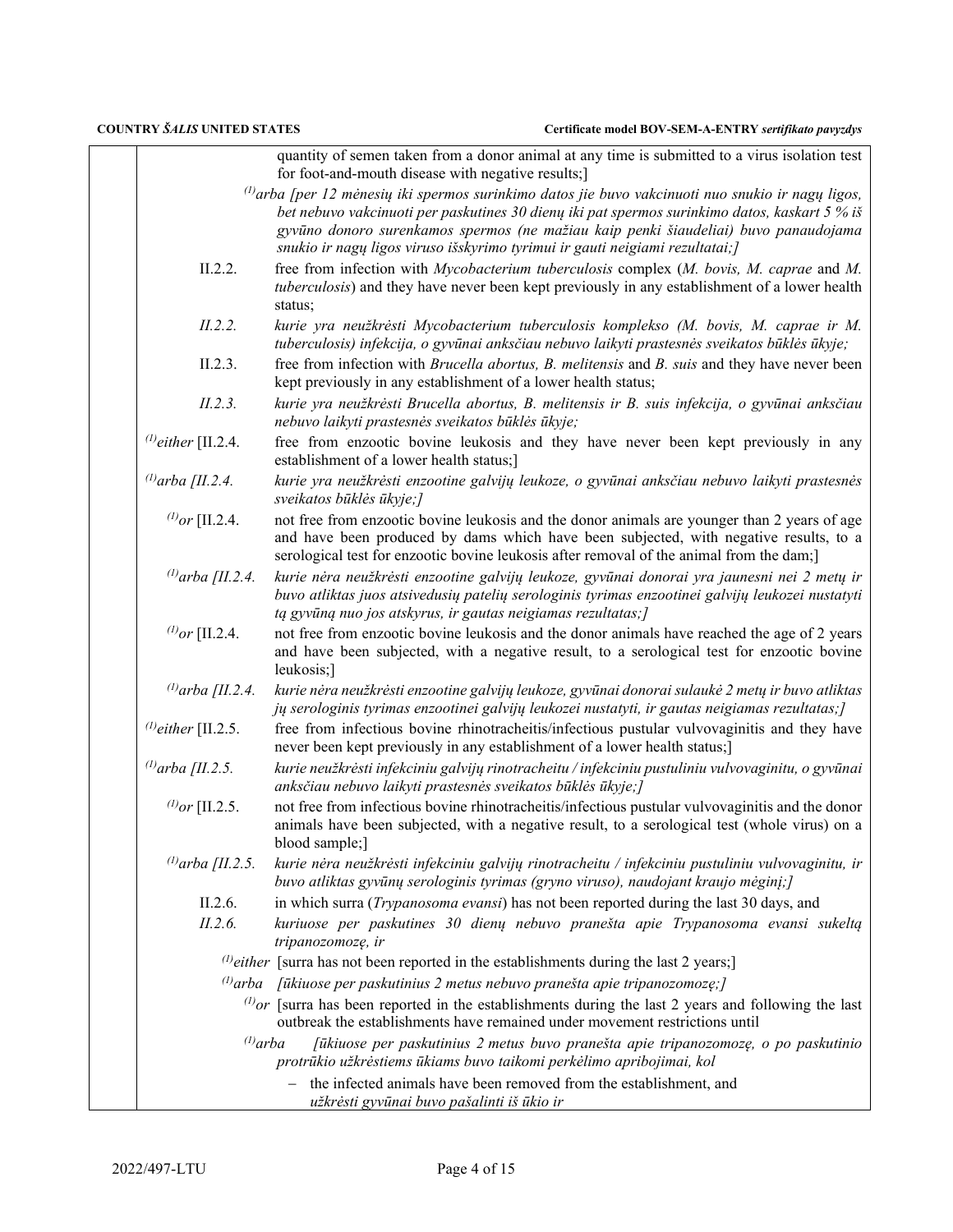| Certificate model BOV-SEM-A-ENTRY sertifikato pavyzdys |  |
|--------------------------------------------------------|--|
|--------------------------------------------------------|--|

|       |                               | - the remaining animals on the establishment have been subjected to a test for surra<br>(Trypanosoma evansi) with one of the diagnostic methods provided for in Part 3 of Annex<br>I to Commission Delegated Regulation (EU) 2020/688, carried out, with negative results,<br>on samples taken at least 6 months after the infected animals have been removed from the<br>establishment.]<br>buvo atliktas ūkyje likusių gyvūnų tyrimas Trypanosoma evansi sukeltai tripanozomozei<br>nustatyti, taikant vieną iš Komisijos deleguotojo reglamento (ES) 2020/688 I priedo<br>3 dalyje nustatytų diagnostikos metodų, naudojant mėginius, paimtus praėjus ne mažiau<br>kaip 6 mėnesiams nuo užkrėstų gyvūnų pašalinimo iš ūkio, ir gauti neigiami rezultatai;] |
|-------|-------------------------------|---------------------------------------------------------------------------------------------------------------------------------------------------------------------------------------------------------------------------------------------------------------------------------------------------------------------------------------------------------------------------------------------------------------------------------------------------------------------------------------------------------------------------------------------------------------------------------------------------------------------------------------------------------------------------------------------------------------------------------------------------------------|
| II.3. |                               | The semen described in Part I has been collected, processed and stored, and dispatched from the semen<br>collection centre <sup>(3)</sup> which                                                                                                                                                                                                                                                                                                                                                                                                                                                                                                                                                                                                               |
| II.3. | centro <sup>(3)</sup> , kuris | I dalyje aprašyta sperma buvo surinkta, paruošta ir saugota spermos surinkimo centre ir išsiųsta iš to                                                                                                                                                                                                                                                                                                                                                                                                                                                                                                                                                                                                                                                        |
|       | II.3.1.                       | is approved and listed by the competent authority of the third country or territory;                                                                                                                                                                                                                                                                                                                                                                                                                                                                                                                                                                                                                                                                          |
|       | II.3.1.                       | yra patvirtintas ir įtrauktas į sąrašą trečiosios šalies ar teritorijos kompetentingos institucijos;                                                                                                                                                                                                                                                                                                                                                                                                                                                                                                                                                                                                                                                          |
|       | II.3.2.                       | complies with requirements as regards responsibilities, operational procedures, facilities and<br>equipment set out in Part 1 of Annex I to Commission Delegated Regulation (EU) 2020/686.                                                                                                                                                                                                                                                                                                                                                                                                                                                                                                                                                                    |
|       | II.3.2.                       | atitinka Komisijos deleguotojo reglamento (ES) 2020/686 I priedo 1 dalyje išdėstytus<br>reikalavimus dėl atsakomybės sričių, veiklos procedūrų, patalpų ir įrangos.                                                                                                                                                                                                                                                                                                                                                                                                                                                                                                                                                                                           |
| II.4. |                               | The semen described in Part I was obtained from donor animals which                                                                                                                                                                                                                                                                                                                                                                                                                                                                                                                                                                                                                                                                                           |
| II.4. |                               | I dalyje aprašyta sperma gauta iš gyvūnų donorų, kurie (-iems):                                                                                                                                                                                                                                                                                                                                                                                                                                                                                                                                                                                                                                                                                               |
|       | II.4.1.                       | were not vaccinated against infection with rinderpest virus, infection with Rift Valley fever<br>virus, contagious bovine pleuropneumonia and lumpy skin disease;                                                                                                                                                                                                                                                                                                                                                                                                                                                                                                                                                                                             |
|       | II.4.1.                       | nebuvo vakcinuoti nuo galvijų maro viruso infekcijos, Rifto slėnio karštligės viruso infekcijos,<br>kontaginės galvijų pleuropneumonijos ir gumbelinės;                                                                                                                                                                                                                                                                                                                                                                                                                                                                                                                                                                                                       |
|       | II.4.2.                       | remained for a period of at least 6 months prior to the date of collection of the semen in a third<br>country or territory or zone thereof referred to in Box I.7.;                                                                                                                                                                                                                                                                                                                                                                                                                                                                                                                                                                                           |
|       | II.4.2.                       | ne mažiau kaip 6 mėnesius iki spermos surinkimo datos buvo laikomi I.7 langelyje nurodytoje<br>trečiojoje šalyje, teritorijoje ar zonoje;                                                                                                                                                                                                                                                                                                                                                                                                                                                                                                                                                                                                                     |
|       | II.4.3.                       | did not show symptoms or clinical signs of transmissible animal diseases on the day of their<br>admission to a semen collection centre and on the day of collection of the semen;                                                                                                                                                                                                                                                                                                                                                                                                                                                                                                                                                                             |
|       | II.4.3.                       | jų priėmimo į spermos surinkimo centrą dieną ir spermos surinkimo dieną jiems nepasireiškė<br>užkrečiamųjų gyvūnų ligų simptomų ar klinikinių požymių;                                                                                                                                                                                                                                                                                                                                                                                                                                                                                                                                                                                                        |
|       | II.4.4.                       | are individually identified as provided for in Article 21(1) of Commission Delegated Regulation<br>(EU) 2020/692;                                                                                                                                                                                                                                                                                                                                                                                                                                                                                                                                                                                                                                             |
|       | II.4.4.                       | yra atskirai paženklinti, kaip nustatyta Komisijos deleguotojo reglamento (ES) 2020/692 21<br>straipsnio 1 dalyje;                                                                                                                                                                                                                                                                                                                                                                                                                                                                                                                                                                                                                                            |
|       | II.4.5.                       | for a period of at least 30 days prior to the date of collection of the semen and during the<br>collection period                                                                                                                                                                                                                                                                                                                                                                                                                                                                                                                                                                                                                                             |
|       | II.4.5.                       | ne mažiau kaip 30 dienų iki spermos surinkimo datos ir rinkimo laikotarpiu                                                                                                                                                                                                                                                                                                                                                                                                                                                                                                                                                                                                                                                                                    |
|       |                               | II.4.5.1.<br>were kept on establishments not situated in a restricted zone established due to the<br>occurrence of foot-and-mouth disease, infection with rinderpest virus, infection<br>with Rift Valley fever virus, contagious bovine pleuropneumonia or lumpy skin<br>disease, or of an emerging disease relevant for bovine animals;                                                                                                                                                                                                                                                                                                                                                                                                                     |
|       |                               | II.4.5.1.<br>buvo laikyti ūkiuose, kurie nėra ribojimų taikymo zonoje, nustatytoje pasireiškus<br>snukio ir nagų ligai, galvijų maro viruso infekcijai, Rifto slėnio karštligės viruso<br>infekcijai, kontaginei galvijų pleuropneumonijai, gumbelinei arba naujai ligai,<br>susijusiai su galvijais;                                                                                                                                                                                                                                                                                                                                                                                                                                                         |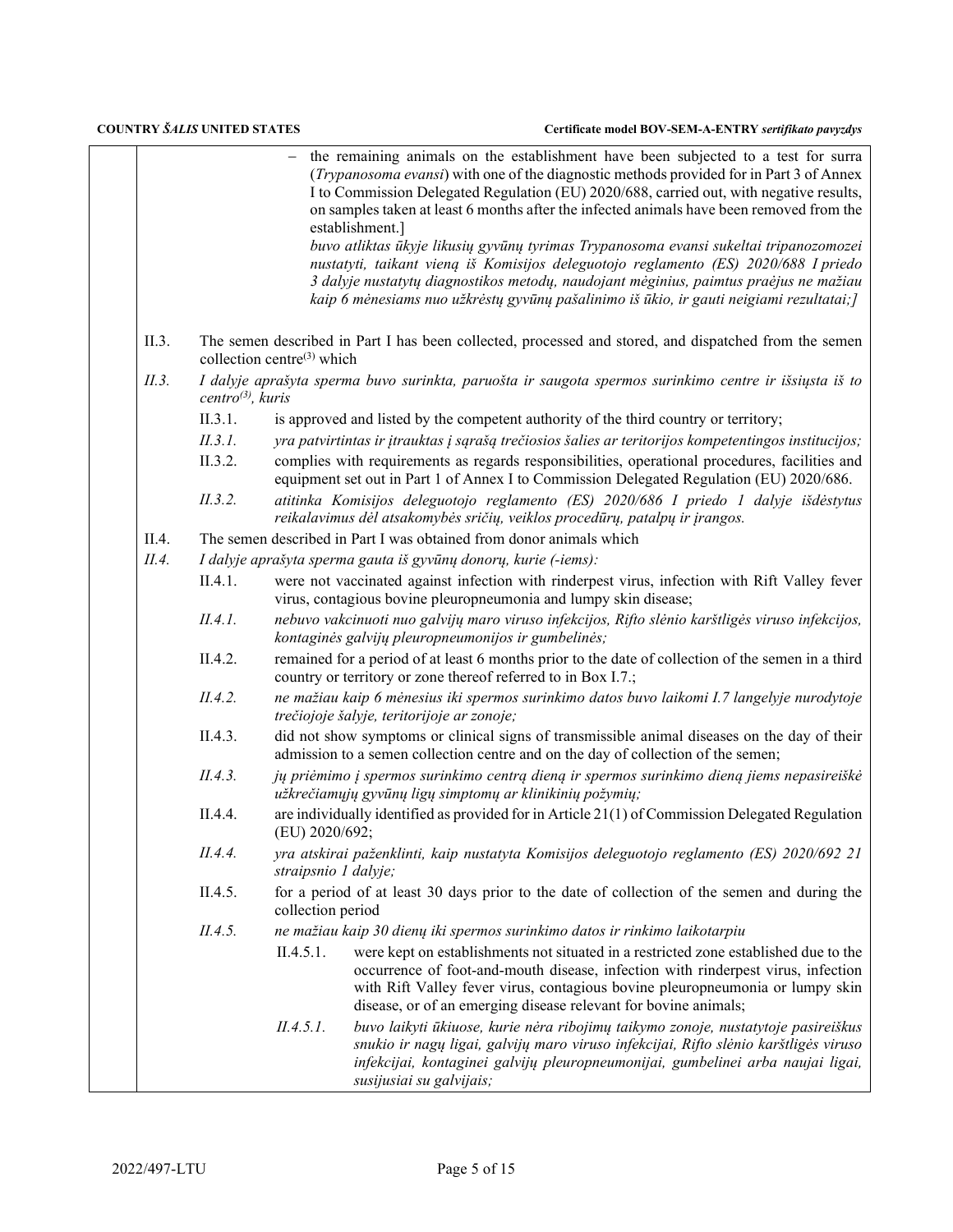|         | II.4.5.2.<br>II.4.5.2. | were kept on a single establishment where infection with <i>Brucella abortus</i> , <i>B</i> .<br>melitensis and B. suis, infection with Mycobacterium tuberculosis complex (M.<br>bovis, M. caprae and M. tuberculosis), rabies, anthrax, surra (Trypanosoma<br>evansi), enzootic bovine leukosis, infectious bovine rhinotracheitis/infectious<br>pustular vulvovaginitis, bovine viral diarrhoea, infection with epizootic<br>haemorrhagic disease virus, infection with bluetongue virus (serotypes 1-24),<br>bovine genital campylobacteriosis and trichomonosis have not been reported;<br>buvo laikyti tame pačiame ūkyje, kuriame nebuvo pranešta apie Brucella abortus,<br>B. melitensis ir B. suis infekciją, Mycobacterium tuberculosis komplekso (M.<br>bovis, M. caprae ir M. tuberculosis) infekciją, pasiutligę, juodligę, Trypanosoma<br>evansi sukeltą tripanozomozę, enzootinę galvijų leukozę, infekcinį galvijų<br>rinotracheitą / infekcinį pustulinį vulvovaginitą, galvijų virusinę diarėją,<br>epizootinės hemoraginės ligos viruso infekciją, mėlynojo liežuvio viruso ( $1-24$<br>serologinių tipų) infekciją, galvijų lytinių organų kampilobakteriozę ir |
|---------|------------------------|-------------------------------------------------------------------------------------------------------------------------------------------------------------------------------------------------------------------------------------------------------------------------------------------------------------------------------------------------------------------------------------------------------------------------------------------------------------------------------------------------------------------------------------------------------------------------------------------------------------------------------------------------------------------------------------------------------------------------------------------------------------------------------------------------------------------------------------------------------------------------------------------------------------------------------------------------------------------------------------------------------------------------------------------------------------------------------------------------------------------------------------------------------------------------------------|
|         |                        | trichomonozę;                                                                                                                                                                                                                                                                                                                                                                                                                                                                                                                                                                                                                                                                                                                                                                                                                                                                                                                                                                                                                                                                                                                                                                       |
|         | II.4.5.3.              | were not in contact with animals from establishments situated in a restricted zone<br>due to the occurrence of diseases referred to in point II.4.5.1. or from<br>establishments which do not meet the conditions referred to in point II.4.5.2.;                                                                                                                                                                                                                                                                                                                                                                                                                                                                                                                                                                                                                                                                                                                                                                                                                                                                                                                                   |
|         | II.4.5.3.              | neturėjo sąlyčio su gyvūnais iš ūkių, kurie yra ribojimų taikymo zonoje, nustatytoje<br>pasireiškus II.4.5.1 punkte nurodytoms ligoms, arba iš ūkių, kurie neatitinka                                                                                                                                                                                                                                                                                                                                                                                                                                                                                                                                                                                                                                                                                                                                                                                                                                                                                                                                                                                                               |
|         |                        | II.4.5.2 punkte nurodytų sąlygų;                                                                                                                                                                                                                                                                                                                                                                                                                                                                                                                                                                                                                                                                                                                                                                                                                                                                                                                                                                                                                                                                                                                                                    |
|         | II.4.5.4.              | were not used for natural breeding;                                                                                                                                                                                                                                                                                                                                                                                                                                                                                                                                                                                                                                                                                                                                                                                                                                                                                                                                                                                                                                                                                                                                                 |
|         | II.4.5.4.              | nebuvo naudojami kergimui;                                                                                                                                                                                                                                                                                                                                                                                                                                                                                                                                                                                                                                                                                                                                                                                                                                                                                                                                                                                                                                                                                                                                                          |
| II.4.6. |                        | have been subjected to a quarantine for a period of at least 28 days in quarantine<br>accommodation, where only other cloven-hoofed animals with at least the same health status<br>were present, which on the day of their admission to the semen collection centre complied with<br>the following conditions:                                                                                                                                                                                                                                                                                                                                                                                                                                                                                                                                                                                                                                                                                                                                                                                                                                                                     |
| II.4.6. |                        | ne mažiau kaip 28 dienas buvo laikomi karantino sąlygomis karantino patalpose, kuriose buvo<br>laikomi tik bent tokios pačios sveikatos būklės poranagiai gyvūnai ir kurios gyvūnų priėmimo<br>į spermos surinkimo centrą dieną atitiko šias sąlygas:                                                                                                                                                                                                                                                                                                                                                                                                                                                                                                                                                                                                                                                                                                                                                                                                                                                                                                                               |
|         | II.4.6.1.              | it was not situated in a restricted zone established due to diseases referred to in<br>point II.4.5.1.;                                                                                                                                                                                                                                                                                                                                                                                                                                                                                                                                                                                                                                                                                                                                                                                                                                                                                                                                                                                                                                                                             |
|         | II.4.6.1.              | jos nebuvo ribojimų taikymo zonoje, nustatytoje dėl II.4.5.1 punkte nurodytų ligų;                                                                                                                                                                                                                                                                                                                                                                                                                                                                                                                                                                                                                                                                                                                                                                                                                                                                                                                                                                                                                                                                                                  |
|         | II.4.6.2.              | none of the diseases referred to in point II.4.5.2. has been reported for a period of<br>at least 30 days;                                                                                                                                                                                                                                                                                                                                                                                                                                                                                                                                                                                                                                                                                                                                                                                                                                                                                                                                                                                                                                                                          |
|         | II.4.6.2.              | per ne mažiau kaip 30 dienų nebuvo pranešta apie II.4.5.2 punkte nurodytas ligas;                                                                                                                                                                                                                                                                                                                                                                                                                                                                                                                                                                                                                                                                                                                                                                                                                                                                                                                                                                                                                                                                                                   |
|         | II.4.6.3.              | it was situated in an area where foot-and-mouth disease has not been reported<br>within a 10-km radius centred on the quarantine accommodation for a period of at<br>least 30 days;                                                                                                                                                                                                                                                                                                                                                                                                                                                                                                                                                                                                                                                                                                                                                                                                                                                                                                                                                                                                 |
|         | II.4.6.3.              | jos buvo teritorijoje, kurioje 10 km spinduliu aplink karantino patalpas per ne<br>mažiau kaip 30 dienų nebuvo pranešta apie snukio ir nagų ligą;                                                                                                                                                                                                                                                                                                                                                                                                                                                                                                                                                                                                                                                                                                                                                                                                                                                                                                                                                                                                                                   |
|         | II.4.6.4.              | has had no outbreak of foot-and-mouth disease reported during a period of at least<br>3 months preceding the date of admission of the animals into the semen collection<br>centre;                                                                                                                                                                                                                                                                                                                                                                                                                                                                                                                                                                                                                                                                                                                                                                                                                                                                                                                                                                                                  |
|         | II.4.6.4.              | per ne mažiau kaip 3 mėnesius iki gyvūnų priėmimo į spermos surinkimo centrą<br>datos nebuvo pranešta apie snukio ir nagų ligos protrūkį jose;                                                                                                                                                                                                                                                                                                                                                                                                                                                                                                                                                                                                                                                                                                                                                                                                                                                                                                                                                                                                                                      |
| II.4.7. |                        | were kept in the semen collection centre                                                                                                                                                                                                                                                                                                                                                                                                                                                                                                                                                                                                                                                                                                                                                                                                                                                                                                                                                                                                                                                                                                                                            |
| II.4.7. |                        | buvo laikyti spermos surinkimo centre                                                                                                                                                                                                                                                                                                                                                                                                                                                                                                                                                                                                                                                                                                                                                                                                                                                                                                                                                                                                                                                                                                                                               |
|         | II.4.7.1.              | which was not situated in a restricted zone established due to diseases referred to<br>in point $II.4.5.1$ .;                                                                                                                                                                                                                                                                                                                                                                                                                                                                                                                                                                                                                                                                                                                                                                                                                                                                                                                                                                                                                                                                       |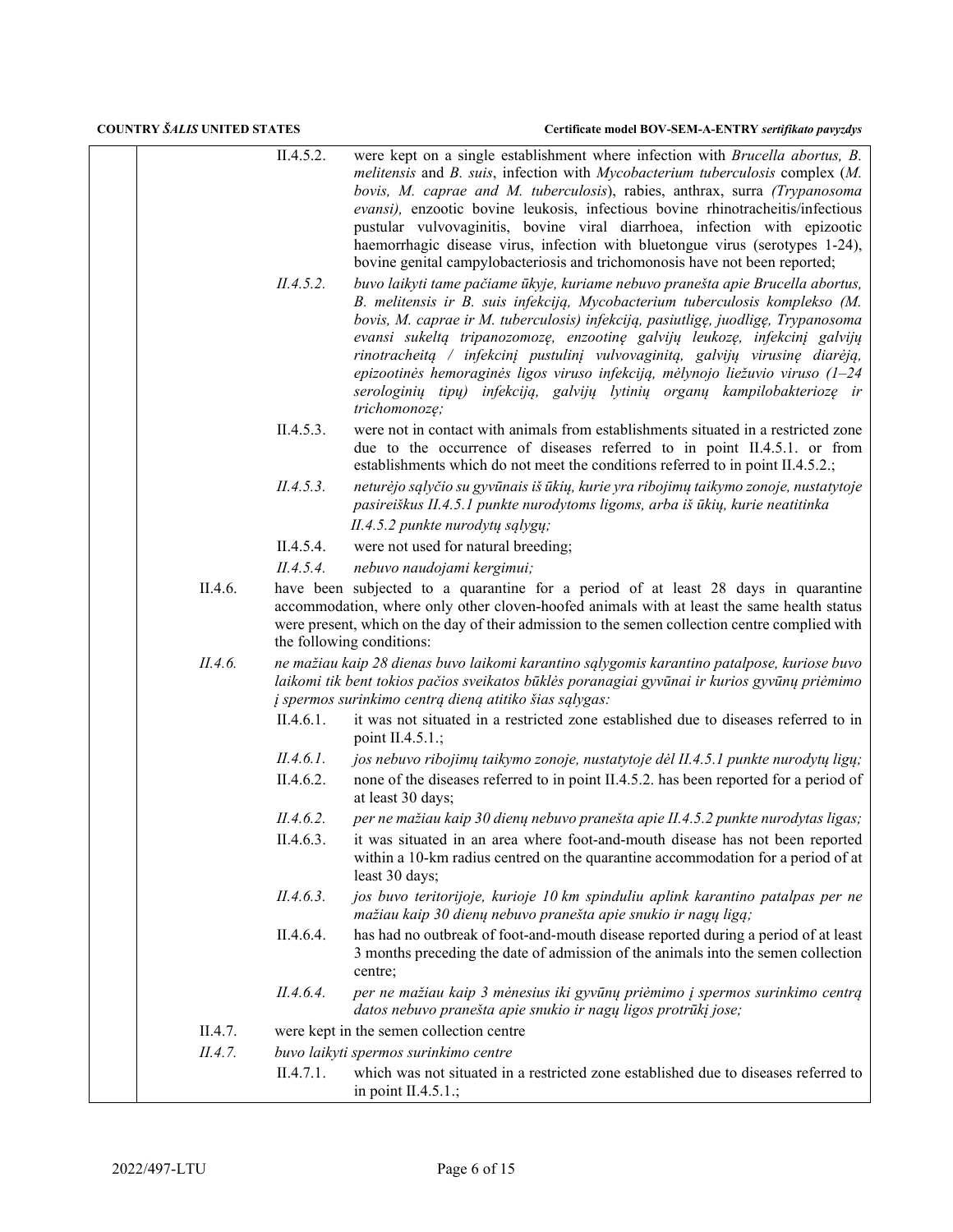|                    | II.4.7.1.         | kuris nebuvo ribojimų taikymo zonoje, nustatytoje dėl II.4.5.1 punkte nurodytų<br>ligų;                                                                                                                                                                                                                                                                                                                 |
|--------------------|-------------------|---------------------------------------------------------------------------------------------------------------------------------------------------------------------------------------------------------------------------------------------------------------------------------------------------------------------------------------------------------------------------------------------------------|
|                    | II.4.7.2.         | where none of the diseases referred to in point II.4.5.2. has been reported for a<br>period of at least 30 days prior to the date of collection of the semen, and                                                                                                                                                                                                                                       |
|                    | II.4.7.2.         | kuriame nebuvo pranešta apie II.4.5.2 punkte nurodytas ligas per ne mažiau kaip<br>30 dienų iki spermos surinkimo datos ir                                                                                                                                                                                                                                                                              |
|                    |                   | $(1)(4)$ [at least 30 days following the date of the collection;]                                                                                                                                                                                                                                                                                                                                       |
|                    |                   | $^{(1)(4)}$ [ne mažiau kaip 30 dienų po surinkimo datos;]                                                                                                                                                                                                                                                                                                                                               |
|                    |                   | $(1)(5)$ [until the date of dispatch of the consignment of semen to the Union;]                                                                                                                                                                                                                                                                                                                         |
|                    |                   | $^{(1)(5)}$ [iki spermos siuntos išsiuntimo į Sąjungą datos;]                                                                                                                                                                                                                                                                                                                                           |
|                    | II.4.7.3.         | situated in an area where foot-and-mouth disease has not been reported within a<br>10-km radius centred on the semen collection centre for a period of at least 30<br>days; and                                                                                                                                                                                                                         |
|                    | II.4.7.3.         | kuris yra teritorijoje, kurioje 10 km spinduliu aplink spermos surinkimo centrą per<br>ne mažiau kaip 30 dienų nebuvo pranešta apie snukio ir nagų ligą; ir                                                                                                                                                                                                                                             |
|                    |                   | $(1)(4)$ free from foot-and-mouth disease for a period of at least 3 months prior to the<br>date of collection of the semen and 30 days from the date of collection;]                                                                                                                                                                                                                                   |
|                    |                   | $^{(1)(4)}$ [kuris ne mažiau kaip 3 mėnesius iki spermos surinkimo datos ir 30 dienų po<br>surinkimo datos buvo neužkrėstas snukio ir nagų liga;]                                                                                                                                                                                                                                                       |
|                    |                   | $(1)(5)$ [free from foot-and-mouth disease for a period of at least 3 months prior to the<br>date of collection of the semen and until the date of dispatch of the consignment<br>of semen to the Union and the donor animals have been kept at that semen<br>collection centre for a continuous period of at least 30 days immediately prior to<br>the date of collection of the semen;]               |
|                    |                   | $(1)(5)$ [kuris ne mažiau kaip 3 mėnesius iki spermos surinkimo datos ir iki spermos<br>siuntos išsiuntimo į Sąjungą datos buvo neužkrėstas snukio ir nagų liga, o gyvūnai<br>donorai tame spermos surinkimo centre nepertraukiamai laikyti ne mažiau kaip<br>30 dienų iki pat spermos surinkimo datos;]                                                                                                |
| II.4.8.            | (serotypes 1-24): | comply with at least one of the following conditions as regards infection with bluetongue virus                                                                                                                                                                                                                                                                                                         |
| II.4.8.            |                   | atitinka bent vieną iš šių sąlygų dėl mėlynojo liežuvio viruso (1–24 serologinių tipų) infekcijos:                                                                                                                                                                                                                                                                                                      |
| $^{(1)}$ either    |                   | [II.4.8.1. they have been kept for a period of at least 60 days prior to and during collection of<br>the semen in a third country, territory or zone thereof free from infection with<br>bluetongue virus (serotypes 1-24) where no case of infection with bluetongue virus<br>(serotypes 1-24) has been confirmed during the last 24 months in the targeted animal<br>population;]                     |
| $^{(l)}$ arba      |                   | [II.4.8.1.] jie ne mažiau kaip 60 dienų iki spermos surinkimo ir jos rinkimo laikotarpiu buvo<br>laikyti trečiojoje šalyje, teritorijoje arba jos zonoje, kuri neužkrėsta mėlynojo liežuvio<br>viruso (1-24 serologinių tipų) infekcija ir kurioje per paskutinius 24 mėnesius<br>tikslinėje populiacijoje nebuvo patvirtinta mėlynojo liežuvio viruso $(1-24$ serologinių<br>tipu) infekcijos atvejų;] |
|                    |                   | $^{(1)}$ and/or [II.4.8.2. they have been kept in a seasonally disease-free zone, during the seasonally disease-<br>free period, for a period of at least 60 days prior to and during collection of the semen,<br>in a third country, territory or zone thereof with an approved eradication programme<br>against infection with bluetongue virus (serotypes 1-24);]                                    |
| $^{(1)}$ ir (arba) |                   | tuo metų laiku, kuriuo užkrato pernešėjų nėra, jie ne mažiau kaip 60<br>[II.4.8.2]<br>dienų iki spermos surinkimo ir jos rinkimo laikotarpiu buvo laikyti sezoniškai<br>neužkrėstoje zonoje toje trečiojoje šalyje, teritorijoje arba jos zonoje, kurioje vykdoma<br>patvirtinta mėlynojo liežuvio viruso $(1-24$ serologinių tipų) infekcijos likvidavimo<br>programa;]                                |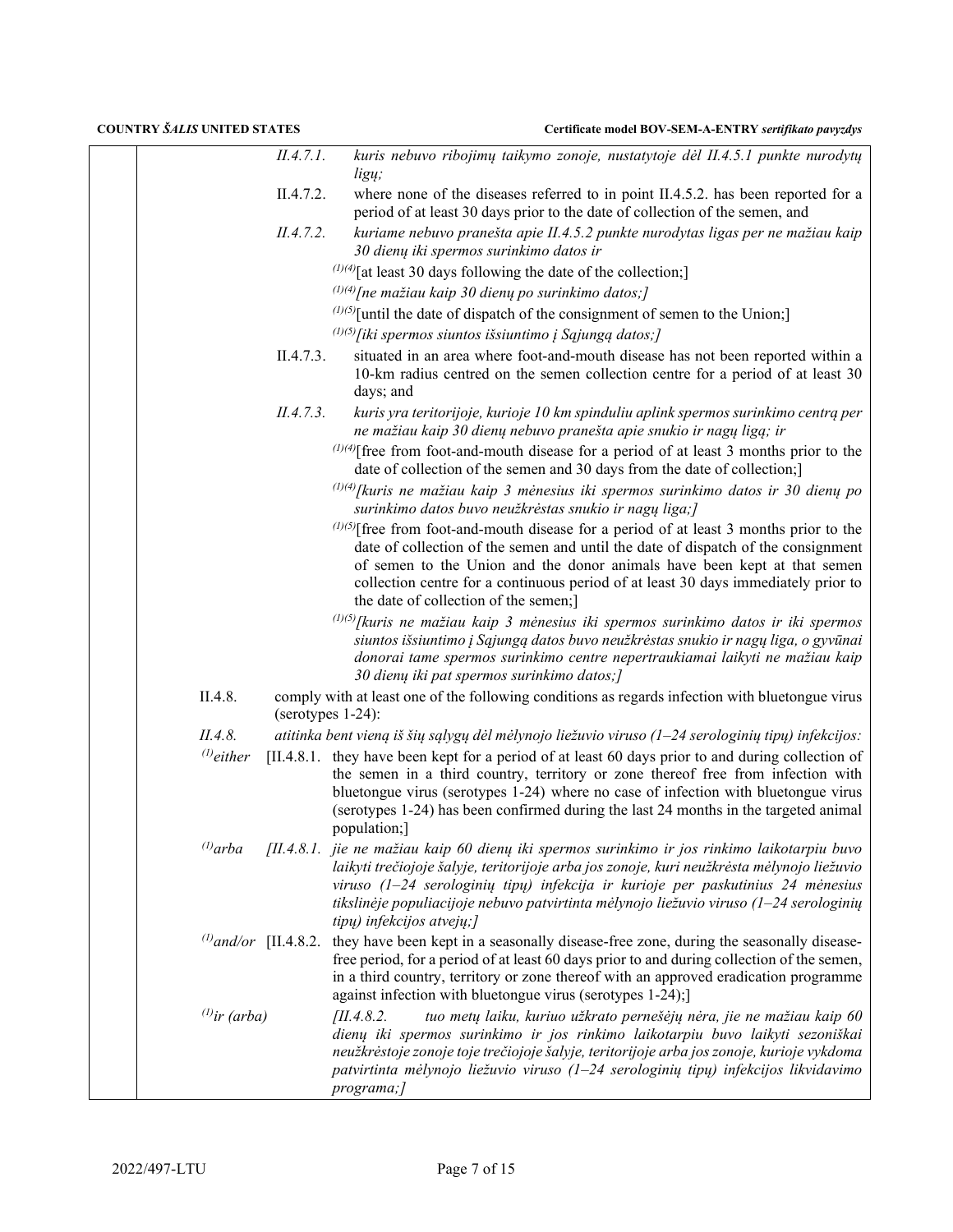|  | Certificate model BOV-SEM-A-ENTRY sertifikato pavyzdys |  |
|--|--------------------------------------------------------|--|
|--|--------------------------------------------------------|--|

| $^{(1)}$ ir (arba) | $\omega$ and/or [II.4.8.3. they have been kept in a seasonally disease-free zone, during the seasonally disease-<br>free period, for a period of at least 60 days prior to and during collection of the semen,<br>in a third country, territory or zone thereof where the competent authority of the place<br>of origin of the consignment of semen has obtained the prior written consent of the<br>competent authority of the Member State of destination to the conditions for<br>establishment of that seasonally disease-free zone and to accept the consignment of<br>semen;]<br>III.4.8.3.<br>tuo metų laiku, kuriuo užkrato pernešėjų nėra, jie ne mažiau kaip 60 |
|--------------------|---------------------------------------------------------------------------------------------------------------------------------------------------------------------------------------------------------------------------------------------------------------------------------------------------------------------------------------------------------------------------------------------------------------------------------------------------------------------------------------------------------------------------------------------------------------------------------------------------------------------------------------------------------------------------|
|                    | dienų iki spermos surinkimo ir jos rinkimo laikotarpiu buvo laikyti sezoniškai<br>neužkrėstoje zonoje toje trečiojoje valstybėje narėje, teritorijoje arba jos zonoje,<br>kurioje spermos siuntos kilmės vietos kompetentinga institucija gavo išankstinį<br>rašytinį paskirties valstybės narės kompetentingos institucijos patvirtinimą, kad ji<br>sutinka su sąlygomis, taikytomis nustatant tą sezoniškai neužkrėstą zoną, ir kad ji<br>sutinka priimti spermos siuntą;]                                                                                                                                                                                              |
|                    | $^{(1)}$ and/or [II.4.8.4. they have been kept in a vector-protected establishment for a period of at least 60 days<br>prior to and during collection of the semen;]                                                                                                                                                                                                                                                                                                                                                                                                                                                                                                      |
| $^{(1)}$ ir (arba) | [II.4.8.4]<br>ne mažiau kaip 60 dienų iki spermos surinkimo ir jos rinkimo<br>laikotarpiu jie buvo laikyti nuo užkrato pernešėjų saugomame ūkyje; ]                                                                                                                                                                                                                                                                                                                                                                                                                                                                                                                       |
|                    | $\frac{1}{2}$ <i>(l)</i> and/or [II.4.8.5. they have been subjected to a serological test to detect antibodies to the bluetongue<br>virus serogroup 1-24, with negative results, between 28 and 60 days from the date of<br>each collection of the semen;]                                                                                                                                                                                                                                                                                                                                                                                                                |
| $^{(1)}$ ir (arba) | [II.4.8.5]<br>po 28–60 dienų nuo kiekvieno spermos rinkimo datos buvo atliktas jų<br>serologinis tyrimas mėlynojo liežuvio viruso (1–24 serogrupės) antikūnams aptikti, ir<br>gauti neigiami rezultatai;]                                                                                                                                                                                                                                                                                                                                                                                                                                                                 |
|                    | $^{(1)}$ and/or [II.4.8.6. they have been subjected to an agent identification test for bluetongue virus (serotypes<br>1-24), with negative results, on blood samples taken at commencement and final<br>collection of the semen and during collection of the semen at intervals of at least every<br>7 days, in the case of the virus isolation test, or of at least every 28 days, in the case<br>of PCR;]                                                                                                                                                                                                                                                              |
| $^{(1)}$ ir (arba) | buvo atliktas jų mėlynojo liežuvio viruso (1-24 serologinių tipų)<br>[II.4.8.6]<br>sukėlėjo nustatymo tyrimas, naudojant kraujo mėginius, paimtus pirmą kartą ir<br>paskutinį kartą renkant spermą, taip pat, jeigu atliekamas viruso išskyrimo tyrimas,<br>renkant spermą su ne mažiau kaip 7 dienų arba, jeigu atliekamas PGR tyrimas, ne<br>mažiau kaip 28 dienų pertrauka, ir gauti neigiami rezultatai; ]                                                                                                                                                                                                                                                            |
| II.4.9.            | comply with at least one of the following conditions as regards infection with epizootic<br>haemorrhagic disease virus (serotypes 1-7) (EHDV 1-7):                                                                                                                                                                                                                                                                                                                                                                                                                                                                                                                        |
| II.4.9.            | atitinka bent vieną iš šių sąlygų dėl epizootinės hemoraginės ligos viruso (1–7 serologinių tipų)<br>(EHLV 1-7) infekcijos:                                                                                                                                                                                                                                                                                                                                                                                                                                                                                                                                               |
| $^{(1)}$ either    | [II.4.9.1. they have been kept for a period of at least 60 days prior to and during collection of<br>the semen in a third country, territory or zone thereof where EHDV 1-7 has not been<br>reported for a period of at least the preceding 2 years within a radius of 150 km of the<br>establishment;]                                                                                                                                                                                                                                                                                                                                                                   |
| $^{(1)}$ arba      | [II.4.9.1. jie ne mažiau kaip 60 dienų iki spermos surinkimo ir jos rinkimo laikotarpiu buvo<br>laikyti trečiojoje šalyje, teritorijoje arba jos zonoje, kurioje 150 km spinduliu aplink<br>ūkį apie EHLV 1–7 infekciją nebuvo pranešta ne mažiau kaip paskutinius 2 metus; [                                                                                                                                                                                                                                                                                                                                                                                             |
|                    | $^{(l)}$ and/or [II.4.9.2. they have been kept in a vector-protected establishment for a period of at least 60 days<br>prior to and during collection of the semen;]                                                                                                                                                                                                                                                                                                                                                                                                                                                                                                      |
| $^{(1)}$ ir (arba) | ne mažiau kaip 60 dienų iki spermos surinkimo ir jos rinkimo<br>[II.4.9.2]<br>laikotarpiu jie buvo laikyti nuo užkrato pernešėjų saugomame ūkyje;]                                                                                                                                                                                                                                                                                                                                                                                                                                                                                                                        |
|                    | $^{(1)}$ and/or [II.4.9.3. were resident in the exporting country in which according to official findings the                                                                                                                                                                                                                                                                                                                                                                                                                                                                                                                                                             |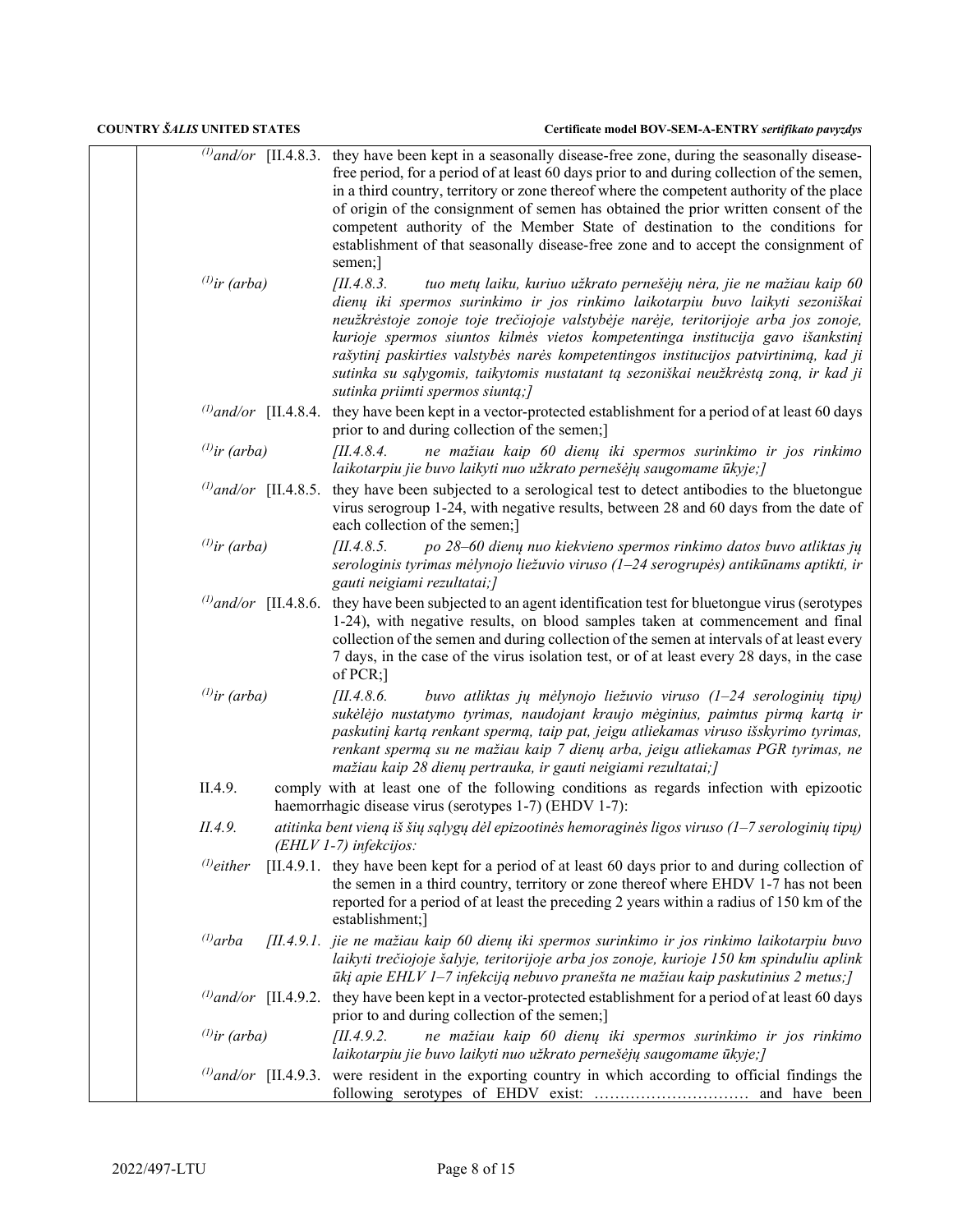| Certificate model BOV-SEM-A-ENTRY sertifikato pavyzdys |  |
|--------------------------------------------------------|--|
|--------------------------------------------------------|--|

|                    |                          | official laboratory:          | subjected with negative results in each case to the following tests carried out in an                                                                                                                                                                                                                                                                                                                                            |
|--------------------|--------------------------|-------------------------------|----------------------------------------------------------------------------------------------------------------------------------------------------------------------------------------------------------------------------------------------------------------------------------------------------------------------------------------------------------------------------------------------------------------------------------|
| $^{(1)}$ ir (arba) |                          | [II.4.9.3]<br>rezultatai):    | buvo laikomi eksportuojančiojoje šalyje, kurioje, oficialių tyrimų<br>duomenimis, yra šių EHLV serologinių tipų: , ir jiems<br>oficialiojoje laboratorijoje buvo atlikti šie tyrimai (kiekvieną kartą gauti neigiami                                                                                                                                                                                                             |
|                    | $^{(1)}$ either          |                               | [II.4.9.3.1. a serological test to detect antibodies to EHDV 1-7, with negative<br>results, at least every 60 days throughout the collection period and<br>between 28 and 60 days from the date of the final collection of the<br>semen;]                                                                                                                                                                                        |
|                    | $^{(l)}$ arba            |                               | [II.4.9.3.1. ne rečiau kaip kas 60 dienų per visą spermos rinkimo laikotarpį ir po<br>28-60 dienų nuo paskutinio spermos rinkimo datos buvo atliktas jų<br>serologinis tyrimas EHLV 1-7 antikūnams aptikti, ir gauti neigiami<br>rezultatai;]]                                                                                                                                                                                   |
|                    |                          | $^{(1)}$ and/or [II.4.9.3.2.] | an agent identification test for EHDV 1-7, with negative results, on<br>blood samples taken at the commencement and final collection of the<br>semen and during the collection of the semen at intervals of at least every<br>7 days, in the case of virus isolation test, or of at least every 28 days, in<br>the case of PCR.]]                                                                                                |
|                    | $^{(1)}$ ir (arba)       |                               | [II.4.9.3.2. buvo atliktas jų EHLV 1-7 sukėlėjo nustatymo tyrimas,<br>naudojant kraujo mėginius, paimtus pirmą kartą ir paskutinį kartą<br>renkant spermą, taip pat renkant spermą su ne mažiau kaip 7 dienų arba,<br>jeigu atliekamas PGR tyrimas, ne mažiau kaip 28 dienų pertrauka, ir<br>gauti neigiami rezultatai.]]                                                                                                        |
| II.4.10.           |                          |                               | have been subjected to the following tests, carried out on blood samples taken within the period<br>of 30 days prior to the commencement of the quarantine referred to in point II.4.6., with<br>negative results, except for the bovine viral diarrhoea antibody test referred to in point<br>II.4.10.5.2., required in accordance with point 1(b) of Chapter I of Part 1 of Annex II to<br>Delegated Regulation (EU) 2020/686: |
| II.4.10.           |                          |                               | buvo atlikti toliau nurodyti gyvūnų tyrimai, naudojant kraujo mėginius, paimtus per 30 dienų<br>iki II.4.6 punkte nurodyto karantino pradžios (išskyrus II.4.10.5.2 punkte nurodytą galvijų<br>virusinės diarėjos antikūnų tyrimą), kurių reikalaujama pagal Deleguotojo reglamento (ES)<br>2020/686 II priedo 1 dalies I skyriaus 1 punkto b papunktį, ir gauti neigiami rezultatai:                                            |
|                    | II.4.10.1.               |                               | for infection with Mycobacterium tuberculosis complex (M. bovis, M. caprae and<br>M. tuberculosis), an intradermal tuberculin test referred to in point 1 of Part 2 of<br>Annex I to Delegated Regulation (EU) 2020/688;                                                                                                                                                                                                         |
|                    | II.4.10.1.               |                               | Mycobacterium tuberculosis komplekso (M. bovis, M. caprae ir M. tuberculosis)<br>infekcijai nustatyti - intraderminis tuberkulino tyrimas, nurodytas Deleguotojo<br>reglamento (ES) 2020/688 I priedo 2 dalies 1 punkte;                                                                                                                                                                                                         |
|                    | II.4.10.2.               |                               | for infection with Brucella abortus, B. melitensis and B. suis, a serological test<br>referred to in point 1 of Part 1 of Annex I to Delegated Regulation (EU) 2020/688;                                                                                                                                                                                                                                                         |
|                    | II.4.10.2.               |                               | Brucella abortus, B. melitensis ir B. suis infekcijai nustatyti – serologinis tyrimas,<br>nurodytas Deleguotojo reglamento (ES) 2020/688 I priedo 1 dalies 1 punkte;                                                                                                                                                                                                                                                             |
|                    |                          |                               | ( $\frac{1}{10}$ )( $\frac{5}{111}$ , 4.10.3. for enzootic bovine leukosis, a serological test referred to in point (a) of Part 4 of<br>Annex I to Delegated Regulation (EU) 2020/688;]                                                                                                                                                                                                                                          |
|                    | $^{(1)(6)}$ [II.4.10.3.] |                               | enzootinei galvijų leukozei nustatyti - serologinis tyrimas, nurodytas Deleguotojo<br>reglamento (ES) 2020/688 I priedo 4 dalies a punkte;]                                                                                                                                                                                                                                                                                      |
|                    | II.4.10.4.               | vulvovaginitis;               | for infectious bovine rhinotracheitis/infectious pustular vulvovaginitis, a<br>serological test (whole virus) on a blood sample if the animals do not come from<br>an establishment free from infectious bovine rhinotracheitis/infectious pustular                                                                                                                                                                              |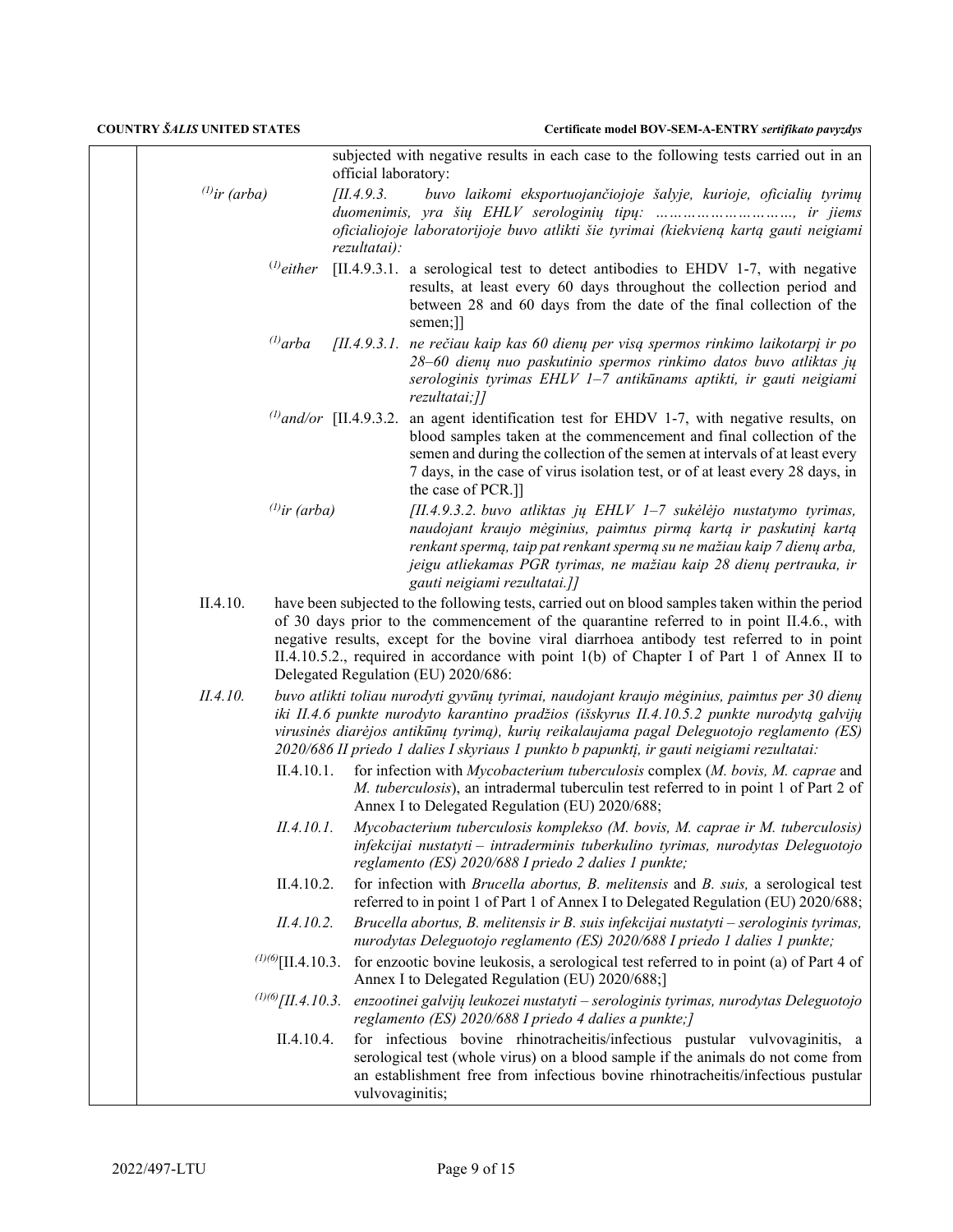|                                           |          | II.4.10.4.                                                                                                                                                                                                                                                                                                                                                                                                                                                                                        | infekciniam galvijų rinotracheitui / infekciniam pustuliniam vulvovaginitui                                                                                                                                                                                                                                                                                                                                                                                                                                     |
|-------------------------------------------|----------|---------------------------------------------------------------------------------------------------------------------------------------------------------------------------------------------------------------------------------------------------------------------------------------------------------------------------------------------------------------------------------------------------------------------------------------------------------------------------------------------------|-----------------------------------------------------------------------------------------------------------------------------------------------------------------------------------------------------------------------------------------------------------------------------------------------------------------------------------------------------------------------------------------------------------------------------------------------------------------------------------------------------------------|
|                                           |          |                                                                                                                                                                                                                                                                                                                                                                                                                                                                                                   | nustatyti - serologinis tyrimas (gryno viruso), naudojant kraujo mėginį, jeigu                                                                                                                                                                                                                                                                                                                                                                                                                                  |
|                                           |          |                                                                                                                                                                                                                                                                                                                                                                                                                                                                                                   | gyvūnai nėra iš ūkio, neužkrėsto infekciniu galvijų rinotracheitu / infekciniu<br>pustuliniu vulvovaginitu;                                                                                                                                                                                                                                                                                                                                                                                                     |
|                                           |          | II.4.10.5.                                                                                                                                                                                                                                                                                                                                                                                                                                                                                        | for bovine viral diarrhoea:                                                                                                                                                                                                                                                                                                                                                                                                                                                                                     |
|                                           |          | II.4.10.5.                                                                                                                                                                                                                                                                                                                                                                                                                                                                                        | galvijų virusinei diarėjai nustatyti:                                                                                                                                                                                                                                                                                                                                                                                                                                                                           |
|                                           |          |                                                                                                                                                                                                                                                                                                                                                                                                                                                                                                   | II.4.10.5.1. a virus isolation test, a test for virus genome or a test for virus antigen,<br>and                                                                                                                                                                                                                                                                                                                                                                                                                |
|                                           |          |                                                                                                                                                                                                                                                                                                                                                                                                                                                                                                   | II.4.10.5.1. viruso išskyrimo tyrimas, viruso genomo tyrimas arba viruso antigeno<br>tyrimas, taip pat                                                                                                                                                                                                                                                                                                                                                                                                          |
|                                           |          |                                                                                                                                                                                                                                                                                                                                                                                                                                                                                                   | II.4.10.5.2. a serological test to determine the presence or absence of antibodies;                                                                                                                                                                                                                                                                                                                                                                                                                             |
|                                           |          |                                                                                                                                                                                                                                                                                                                                                                                                                                                                                                   | II.4.10.5.2. serologinis tyrimas, siekiant nustatyti, ar yra antikūnų, ar jų nėra;                                                                                                                                                                                                                                                                                                                                                                                                                              |
|                                           | II.4.11. | 2020/686:                                                                                                                                                                                                                                                                                                                                                                                                                                                                                         | have been subjected to the following tests, carried out on blood samples taken within a period<br>of at least 21 days, or 7 days in the case of the tests referred to in points II.4.11.4. and II.4.11.5.,<br>after the commencement of the quarantine referred to in point II.4.6., with negative results,<br>except for the bovine viral diarrhoea antibody test referred to in point II.4.11.3.2., required in<br>accordance with point 1(c) of Chapter I of Part 1 of Annex II to Delegated Regulation (EU) |
| II.4.11.<br>ir gauti neigiami rezultatai: |          | buvo atlikti toliau nurodyti gyvūnų tyrimai, naudojant kraujo mėginius, paimtus per laikotarpį,<br>kuris prasideda praėjus ne mažiau kaip 21 dienai arba, jeigu atliekami II.4.11.4 ir II.4.11.5<br>punktuose nurodyti tyrimai, 7 dienoms nuo II.4.6 punkte nurodyto karantino pradžios (išskyrus<br>II.4.11.3.2 punkte nurodytą galvijų virusinės diarėjos antikūnų tyrimą), kurių reikalaujama<br>pagal Deleguotojo reglamento (ES) 2020/686 II priedo 1 dalies I skyriaus 1 punkto c papunkti, |                                                                                                                                                                                                                                                                                                                                                                                                                                                                                                                 |
|                                           |          | II.4.11.1.                                                                                                                                                                                                                                                                                                                                                                                                                                                                                        | for infection with <i>Brucella abortus</i> , <i>B. melitensis</i> and <i>B. suis</i> , a serological test<br>referred to in point 1 of Part 1 of Annex I to Delegated Regulation (EU) 2020/688;                                                                                                                                                                                                                                                                                                                 |
|                                           |          | II.4.11.1.                                                                                                                                                                                                                                                                                                                                                                                                                                                                                        | Brucella abortus, B. melitensis ir B. suis infekcijai nustatyti – serologinis tyrimas,<br>nurodytas Deleguotojo reglamento (ES) 2020/688 I priedo 1 dalies 1 punkte;                                                                                                                                                                                                                                                                                                                                            |
|                                           |          | II.4.11.2.                                                                                                                                                                                                                                                                                                                                                                                                                                                                                        | for infectious bovine rhinotracheitis/infectious pustular vulvovaginitis, a<br>serological test (whole virus) on a blood sample;                                                                                                                                                                                                                                                                                                                                                                                |
|                                           |          | II.4.11.2.                                                                                                                                                                                                                                                                                                                                                                                                                                                                                        | infekciniam galvijų rinotracheitui / infekciniam pustuliniam vulvovaginitui<br>nustatyti – serologinis tyrimas (gryno viruso), naudojant kraujo mėginį;                                                                                                                                                                                                                                                                                                                                                         |
|                                           |          | II.4.11.3.                                                                                                                                                                                                                                                                                                                                                                                                                                                                                        | for bovine viral diarrhoea:                                                                                                                                                                                                                                                                                                                                                                                                                                                                                     |
|                                           |          | II.4.11.3.                                                                                                                                                                                                                                                                                                                                                                                                                                                                                        | galvijų virusinei diarėjai nustatyti:                                                                                                                                                                                                                                                                                                                                                                                                                                                                           |
|                                           |          |                                                                                                                                                                                                                                                                                                                                                                                                                                                                                                   | II.4.11.3.1. a virus isolation test, a test for virus genome or a test for virus antigen,<br>and                                                                                                                                                                                                                                                                                                                                                                                                                |
|                                           |          |                                                                                                                                                                                                                                                                                                                                                                                                                                                                                                   | II.4.11.3.1. viruso išskyrimo tyrimas, viruso genomo tyrimas arba viruso antigeno<br>tyrimas, taip pat                                                                                                                                                                                                                                                                                                                                                                                                          |
|                                           |          |                                                                                                                                                                                                                                                                                                                                                                                                                                                                                                   | II.4.11.3.2. a serological test to determine the presence or absence of antibodies;                                                                                                                                                                                                                                                                                                                                                                                                                             |
|                                           |          |                                                                                                                                                                                                                                                                                                                                                                                                                                                                                                   | II.4.11.3.2. serologinis tyrimas, siekiant nustatyti, ar yra antikūnų, ar jų nėra;                                                                                                                                                                                                                                                                                                                                                                                                                              |
|                                           |          | II.4.11.4.                                                                                                                                                                                                                                                                                                                                                                                                                                                                                        | for bovine genital campylobacteriosis (Campylobacter fetus ssp. venerealis):                                                                                                                                                                                                                                                                                                                                                                                                                                    |
|                                           |          | II.4.11.4.                                                                                                                                                                                                                                                                                                                                                                                                                                                                                        | galvijų lytinių organų kampilobakteriozei (Campylobacter fetus ssp. venerealis)<br>nustatyti:                                                                                                                                                                                                                                                                                                                                                                                                                   |
|                                           |          | $^{(1)}$ either                                                                                                                                                                                                                                                                                                                                                                                                                                                                                   | [II.4.11.4.1.a single test carried out on a sample of artificial vagina washings or<br>preputial specimen, in the case of animals less than 6 months old or<br>kept since that age in a single sex group without contact with females<br>prior to the quarantine referred to in point $II.4.6$ .;                                                                                                                                                                                                               |
|                                           |          | $^{(1)}$ arba                                                                                                                                                                                                                                                                                                                                                                                                                                                                                     | [II.4.11.4.1. jeigu gyvūnai yra jaunesni kaip šešių mėnesių arba nuo tokio amžiaus<br>buvo laikyti vienos lyties grupėje ir iki II.4.6 punkte nurodyto<br>karantino pradžios neturėjo sąlyčio su patelėmis, atliekamas vienas                                                                                                                                                                                                                                                                                   |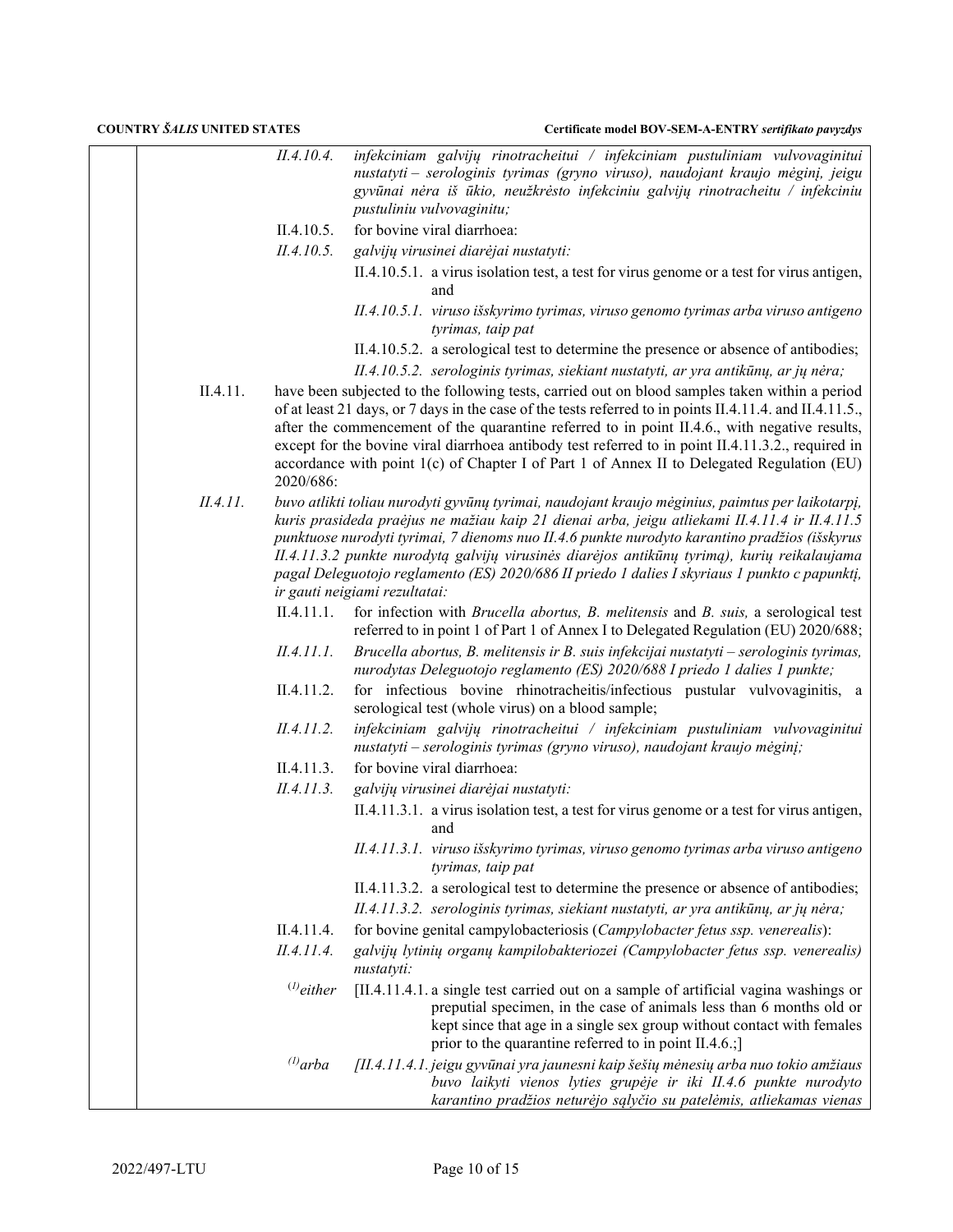|                                                                                                                                                                                                                                                  |                          | tyrimas, naudojant dirbtinės makšties nuoplovų arba apyvarpės<br>$m\dot{e}$ ginį;]                                                                                                                                                                                     |
|--------------------------------------------------------------------------------------------------------------------------------------------------------------------------------------------------------------------------------------------------|--------------------------|------------------------------------------------------------------------------------------------------------------------------------------------------------------------------------------------------------------------------------------------------------------------|
|                                                                                                                                                                                                                                                  | $^{(l)}or$               | [II.4.11.4.2. tests carried out on samples of artificial vagina washings or preputial<br>specimens taken on three occasions at intervals of at least 7 days;]                                                                                                          |
|                                                                                                                                                                                                                                                  | $^{(1)}$ arba            | [II.4.11.4.2. atliekami tyrimai, naudojant dirbtinės makšties nuoplovų arba<br>apyvarpės mėginius, paimtus tris kartus, su ne mažiau kaip 7 dienų<br>pertrauka;]                                                                                                       |
|                                                                                                                                                                                                                                                  | II.4.11.5.               | for trichomonosis (Trichomonas foetus):                                                                                                                                                                                                                                |
|                                                                                                                                                                                                                                                  | II.4.11.5.               | trichomonozei (Trichomonas foetus) nustatyti:                                                                                                                                                                                                                          |
|                                                                                                                                                                                                                                                  | $^{(1)}$ either          | [II.4.11.5.1. a single test carried out on a sample of preputial specimen, in the case<br>of animals less than 6 months old or kept since that age in a single sex<br>group without contact with females prior to the quarantine referred to<br>in point II.4.6.;      |
|                                                                                                                                                                                                                                                  | $^{(1)}$ arba            | [II.4.11.5.1. jeigu gyvūnai yra jaunesni kaip šešių mėnesių arba nuo tokio amžiaus<br>buvo laikyti vienos lyties grupėje ir iki II.4.6 punkte nurodyto<br>karantino pradžios neturėjo sąlyčio su patelėmis, atliekamas vienas<br>tyrimas, naudojant apyvarpės mėginį;] |
|                                                                                                                                                                                                                                                  | $^{(l)}$ or              | [II.4.11.5.2. tests carried out on preputial specimens taken on three occasions at<br>intervals of at least 7 days;]                                                                                                                                                   |
|                                                                                                                                                                                                                                                  | $^{(1)}$ arba            | [II.4.11.5.2. atliekami tyrimai, naudojant apyvarpės mėginius, paimtus tris kartus<br>su ne mažiau kaip 7 dienų pertrauka;]                                                                                                                                            |
| II.4.12.<br>have been subjected at semen collection centre, at least once a year, to the following compulsory<br>routine tests, required in accordance with point 2 of Chapter I of Part 1 of Annex II to Delegated<br>Regulation (EU) 2020/686: |                          |                                                                                                                                                                                                                                                                        |
| II.4.12.<br>bent kartą per metus spermos surinkimo centre atliekami toliau nurodyti privalomi įprasti<br>tyrimai, kurių reikalaujama pagal Deleguotojo reglamento (ES) 2020/686 II priedo 1 dalies I<br>skyriaus 2 punktą:                       |                          |                                                                                                                                                                                                                                                                        |
|                                                                                                                                                                                                                                                  | II.4.12.1.               | for infection with Mycobacterium tuberculosis complex (M. bovis, M. caprae and<br>M. tuberculosis), an intradermal tuberculin test referred to in point 1 of Part 2 of<br>Annex I to Delegated Regulation (EU) 2020/688;                                               |
|                                                                                                                                                                                                                                                  | II.4.12.1.               | Mycobacterium tuberculosis komplekso (M. bovis, M. caprae ir M. tuberculosis)<br>infekcijai nustatyti - intraderminis tuberkulino tyrimas, nurodytas Deleguotojo<br>reglamento (ES) 2020/688 I priedo 2 dalies 1 punkte;                                               |
|                                                                                                                                                                                                                                                  | II.4.12.2.               | for infection with Brucella abortus, B. melitensis and B. suis, a serological test<br>referred to in point 1 of Part 1 of Annex I to Delegated Regulation (EU) 2020/688;                                                                                               |
|                                                                                                                                                                                                                                                  | II.4.12.2.               | Brucella abortus, B. melitensis ir B. suis infekcijai nustatyti – serologinis tyrimas,<br>nurodytas Deleguotojo reglamento (ES) 2020/688 I priedo 1 dalies 1 punkte;                                                                                                   |
|                                                                                                                                                                                                                                                  | II.4.12.3.               | for enzootic bovine leukosis, a serological test referred to in point (a) of Part 4 of<br>Annex I to Delegated Regulation (EU) 2020/688;                                                                                                                               |
|                                                                                                                                                                                                                                                  | II.4.12.3.               | enzootinei galvijų leukozei nustatyti - serologinis tyrimas, nurodytas Deleguotojo<br>reglamento (ES) 2020/688 I priedo 4 dalies a punkte;                                                                                                                             |
|                                                                                                                                                                                                                                                  | II.4.12.4.               | for infectious bovine rhinotracheitis/infectious pustular vulvovaginitis, a<br>serological test (whole virus) on a blood sample;                                                                                                                                       |
|                                                                                                                                                                                                                                                  | II.4.12.4.               | infekciniam galvijų rinotracheitui / infekciniam pustuliniam vulvovaginitui<br>nustatyti - serologinis tyrimas (gryno viruso), naudojant kraujo mėginį;                                                                                                                |
|                                                                                                                                                                                                                                                  |                          | $\frac{\partial}{\partial  \Pi_1 }$ 12.5. for bovine viral diarrhoea, a serological test for detection of an antibody;                                                                                                                                                 |
|                                                                                                                                                                                                                                                  | $^{(1)(7)}$ [II.4.12.5.] | galvijų virusinei diarėjai nustatyti – serologinis antikūno nustatymo tyrimas; [                                                                                                                                                                                       |
|                                                                                                                                                                                                                                                  | $(1)(8)$ [II.4.12.6.]    | for bovine genital campylobacteriosis (Campylobacter fetus ssp. venerealis), a test<br>on a sample of preputial specimen;]                                                                                                                                             |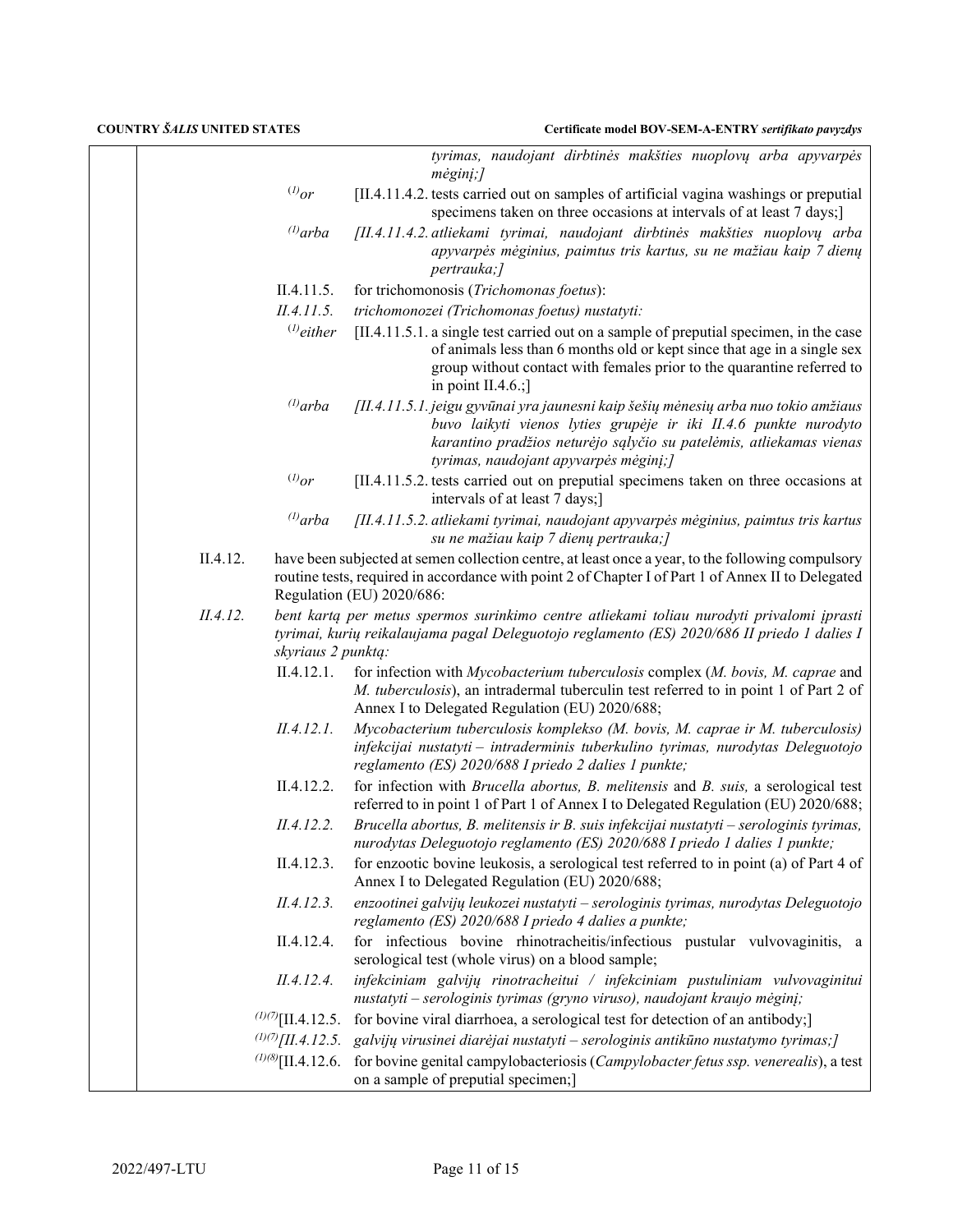|       |               |                               | $\frac{(1)}{(1)}$ (8) [II.4.12.6. galvijų lytinių organų kampilobakteriozei (Campylobacter fetus ssp. venerealis)<br>$nustatyti - tyrimas naudojant apyvarpės mėginį;$                                                                                                                             |
|-------|---------------|-------------------------------|----------------------------------------------------------------------------------------------------------------------------------------------------------------------------------------------------------------------------------------------------------------------------------------------------|
|       |               |                               | $^{(1)$ (8)[II.4.12.7. for trichomonosis ( <i>Trichomonas foetus</i> ), a test on a sample of preputial specimen;                                                                                                                                                                                  |
|       |               |                               | $^{(1)(8)}$ [II.4.12.7. trichomonozei (Trichomonas foetus) nustatyti - tyrimas naudojant apyvarpės                                                                                                                                                                                                 |
|       |               |                               | $m \dot{eg} \dot{in}$ ;]                                                                                                                                                                                                                                                                           |
| II.5. |               | The semen described in Part I |                                                                                                                                                                                                                                                                                                    |
| II.5. |               | I dalyje aprašyta sperma      |                                                                                                                                                                                                                                                                                                    |
|       | II.5.1.       |                               | has been collected, processed and stored in accordance with animal health requirements set out<br>in Annex III to Delegated Regulation (EU) 2020/686;                                                                                                                                              |
|       | II.5.1.       |                               | buvo surinkta, paruošta ir saugota pagal Deleguotojo reglamento (ES) 2020/686 III priede<br>išdėstytus gyvūnų sveikatos reikalavimus;                                                                                                                                                              |
|       | II.5.2.       |                               | is placed in straws or other packages on which the mark is applied in accordance with<br>requirements provided for in Article 83(a) of Delegated Regulation (EU) 2020/692 and that<br>mark is indicated in Box I.27;                                                                               |
|       | II.5.2.       | langelyje;                    | sudėta į šiaudelius arba kitas pakuotes, kurie paženklinti laikantis Deleguotojo reglamento<br>(ES) 2020/692 83 straipsnio a punkte nustatytų reikalavimų, o tas ženklas nurodytas I.27                                                                                                            |
|       | II.5.3.       |                               | is transported in a container which:                                                                                                                                                                                                                                                               |
|       | II.5.3.       |                               | vežama konteineryje, kuris:                                                                                                                                                                                                                                                                        |
|       |               | II.5.3.1.                     | was sealed and numbered prior to the dispatch from the semen collection centre<br>under responsibility of the centre veterinarian, or by an official veterinarian, and<br>the seal bears the number as indicated in Box I.19;                                                                      |
|       |               | II.5.3.1.                     | prieš išsiunčiant spermą iš spermos surinkimo centro buvo užplombuotas ir<br>paženklintas numeriu, tas plombos numeris nurodytas I.19 langelyje, ir už tai yra<br>atsakingas centro veterinarijos gydytojas arba valstybinis veterinarijos gydytojas;                                              |
|       |               | II.5.3.2.                     | has been cleaned and either disinfected or sterilised before use, or is single-use<br>container;                                                                                                                                                                                                   |
|       |               | II.5.3.2.                     | prieš jį naudojant buvo išvalytas ir dezinfekuotas arba sterilizuotas, arba<br>naudojamas vienkartinis konteineris;                                                                                                                                                                                |
|       |               |                               | $^{(1)(4)}$ [II.5.3.3. has been filled in with the cryogenic agent which not have been previously used<br>for other products.]                                                                                                                                                                     |
|       |               |                               | $^{(1)(4)}$ [II.5.3.3. yra pripildytas kriogeninės medžiagos, kuri anksčiau nebuvo naudota kitiems<br>produktams.]                                                                                                                                                                                 |
| II.6. |               |                               | The semen is preserved by the addition of antibiotics as follows:                                                                                                                                                                                                                                  |
| II.6. |               |                               | Sperma apsaugota įdedant šių antibiotikų:                                                                                                                                                                                                                                                          |
|       |               |                               | II.6.1. The following antibiotic or mixture of antibiotics, effective in particular against campylobacters,<br>leptospires and mycoplasmas, has been added to the semen after final dilution, or is contained in the<br>used semen diluents, to reach the indicated concentration per ml of semen: |
|       |               | spermos koncentracija būtų:   | II.6.1. Į galutinai atskiestą spermą įdėta šio antibiotikų mišinio, veiksmingo ypač nuo kampilobakterijų,<br>leptospirų ir mikoplazmų, arba šio mišinio yra įdėta į naudotus spermos skiediklius, kad nurodyta                                                                                     |
|       |               |                               | <sup>(1)</sup> either [a mixture of gentamicin (250 µg), tylosin (50 µg) and lincomycin-spectinomycin (150/300 µg);]                                                                                                                                                                               |
|       |               |                               | <sup>(1)</sup> arba [gentamicino (250 μg), tilozino (50 μg) ir linkomicino bei spektinomicino (150/300 μg) mišinio;]                                                                                                                                                                               |
|       | $^{(l)}$ or   | $\mu$ g);]                    | [a mixture of lincomycin-spectinomycin (150/300 μg), penicillin (500 IU) and streptomycin (500                                                                                                                                                                                                     |
|       | $^{(1)}$ arba | mišinio;]                     | [linkomicino bei spektinomicino (150/300 $\mu$ g), penicilino (500 TV) ir streptomicino (500 $\mu$ g)                                                                                                                                                                                              |
|       | $^{(1)}$ or   |                               | [a mixture of amikacin (75 $\mu$ g) and divekacin (25 $\mu$ g);]                                                                                                                                                                                                                                   |
|       |               |                               | <sup>(1)</sup> arba [amikacino (75 µg) ir divekacino (25 µg) mišinio;]                                                                                                                                                                                                                             |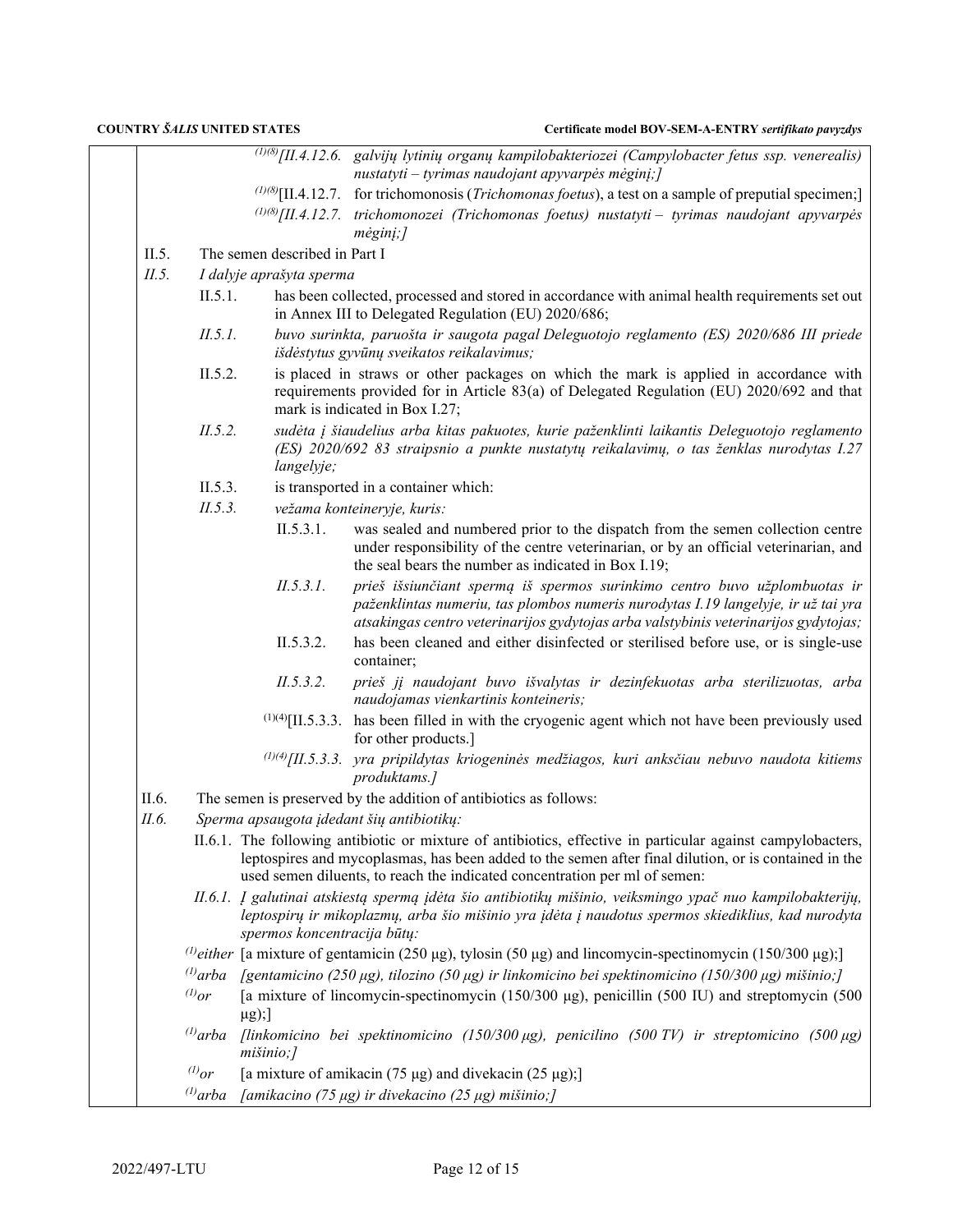| $\overline{^{(l)}or}$           |                                                                                                                                                                                                                                                                                                                                                                                                                                                                                                                                                                                |  |  |  |
|---------------------------------|--------------------------------------------------------------------------------------------------------------------------------------------------------------------------------------------------------------------------------------------------------------------------------------------------------------------------------------------------------------------------------------------------------------------------------------------------------------------------------------------------------------------------------------------------------------------------------|--|--|--|
|                                 | bactericidal activity at least equivalent to one of the following mixtures:                                                                                                                                                                                                                                                                                                                                                                                                                                                                                                    |  |  |  |
| $^{(l)}$ arba                   |                                                                                                                                                                                                                                                                                                                                                                                                                                                                                                                                                                                |  |  |  |
|                                 | aktyvumas turi būti bent lygiavertis vieno iš šių mišinių baktericidiniam aktyvumui:                                                                                                                                                                                                                                                                                                                                                                                                                                                                                           |  |  |  |
|                                 | gentamicin (250 µg), tylosin (50 µg) and lincomycin-spectinomycin (150/300 µg);                                                                                                                                                                                                                                                                                                                                                                                                                                                                                                |  |  |  |
|                                 | gentamicino (250 µg), tilozino (50 µg) ir linkomicino bei spektinomicino (150/300 µg);                                                                                                                                                                                                                                                                                                                                                                                                                                                                                         |  |  |  |
|                                 | lincomycin-spectinomycin (150/300 µg), penicillin (500 IU) and streptomycin (500 µg);                                                                                                                                                                                                                                                                                                                                                                                                                                                                                          |  |  |  |
|                                 | linkomicino bei spektinomicino (150/300 $\mu$ g), penicilino (500 TV) ir streptomicino (500 $\mu$ g);                                                                                                                                                                                                                                                                                                                                                                                                                                                                          |  |  |  |
|                                 | amikacin (75 µg) and divekacin (25 µg).]                                                                                                                                                                                                                                                                                                                                                                                                                                                                                                                                       |  |  |  |
|                                 | amikacino (75 µg) ir divekacino (25 µg).]                                                                                                                                                                                                                                                                                                                                                                                                                                                                                                                                      |  |  |  |
|                                 | II.6.2. Immediately after the addition of the antibiotics, and before any possible freezing, the diluted semen<br>was kept at a temperature of at least 5°C for a period of not less than 45 minutes, or under a time-<br>temperature regime with a documented equivalent bactericidal activity.                                                                                                                                                                                                                                                                               |  |  |  |
|                                 | II.6.2. Iš karto po to, kai pridedama antibiotikų, prieš bet kokį galimą užšaldymą, praskiesta sperma ne<br>trumpiau kaip 45 minutes buvo laikoma ne žemesnėje kaip 5 °C temperatūroje, arba tam tikrą laiką<br>tam tikroje temperatūroje, esant dokumentais pagrįstam lygiaverčiam baktericidiniam aktyvumui.                                                                                                                                                                                                                                                                 |  |  |  |
| <b>Notes</b><br><b>Pastabos</b> |                                                                                                                                                                                                                                                                                                                                                                                                                                                                                                                                                                                |  |  |  |
|                                 |                                                                                                                                                                                                                                                                                                                                                                                                                                                                                                                                                                                |  |  |  |
|                                 | This certificate is intended for entry into the Union of semen of bovine animals, including when the Union is not the<br>final destination of the semen.                                                                                                                                                                                                                                                                                                                                                                                                                       |  |  |  |
| paskirties vieta.               | Šis galvijų spermos įvežimo į Sąjungą sertifikatas skirtas naudoti ir tada, kai Sąjunga nėra galutinė spermos                                                                                                                                                                                                                                                                                                                                                                                                                                                                  |  |  |  |
|                                 | In accordance with the Agreement on the withdrawal of the United Kingdom of Great Britain and Northern Ireland<br>from the European Union and the European Atomic Energy Community, and in particular Article 5(4) of the Protocol<br>on Ireland / Northern Ireland in conjunction with Annex 2 to that Protocol, references to European Union in this<br>certificate include the United Kingdom in respect of Northern Ireland.                                                                                                                                               |  |  |  |
|                                 | Pagal Susitarimą dėl Jungtinės Didžiosios Britanijos ir Šiaurės Airijos Karalystės išstojimo iš Europos Sąjungos ir<br>Europos atominės energijos bendrijos, visų pirma pagal Protokolo dėl Airijos ir Šiaurės Airijos 5 straipsnio 4 dalį<br>kartu su to Protokolo 2 priedu, šiame sertifikate nuorodos į Sąjungą suprantamos ir kaip nuorodos į Jungtinę<br>Karalystę, kiek tai susiję su Šiaurės Airija.                                                                                                                                                                    |  |  |  |
|                                 |                                                                                                                                                                                                                                                                                                                                                                                                                                                                                                                                                                                |  |  |  |
|                                 | for in Chapter 4 of Annex I to Commission Implementing Regulation (EU) 2020/2235.                                                                                                                                                                                                                                                                                                                                                                                                                                                                                              |  |  |  |
|                                 | 4 skyriuje pateiktomis sertifikatų pildymo pastabomis.                                                                                                                                                                                                                                                                                                                                                                                                                                                                                                                         |  |  |  |
| Part I:                         |                                                                                                                                                                                                                                                                                                                                                                                                                                                                                                                                                                                |  |  |  |
|                                 |                                                                                                                                                                                                                                                                                                                                                                                                                                                                                                                                                                                |  |  |  |
| I dalis.<br>Box reference I.11: | on the Commission website:                                                                                                                                                                                                                                                                                                                                                                                                                                                                                                                                                     |  |  |  |
|                                 | This animal health certificate shall be completed according to the notes for the completion of certificates provided<br>Šis veterinarijos sertifikatas pildomas vadovaujantis Komisijos įgyvendinimo reglamento (ES) 2020/2235 I priedo<br>"Place of dispatch": Indicate the unique approval number and the name and address of<br>the semen collection centre of dispatch of the consignment of semen. Only semen<br>collection centres listed in accordance with Article 233(3) of Regulation (EU) 2016/429<br>http://ec.europa.eu/food/animal/semen_ova/bovine/index_en.htm |  |  |  |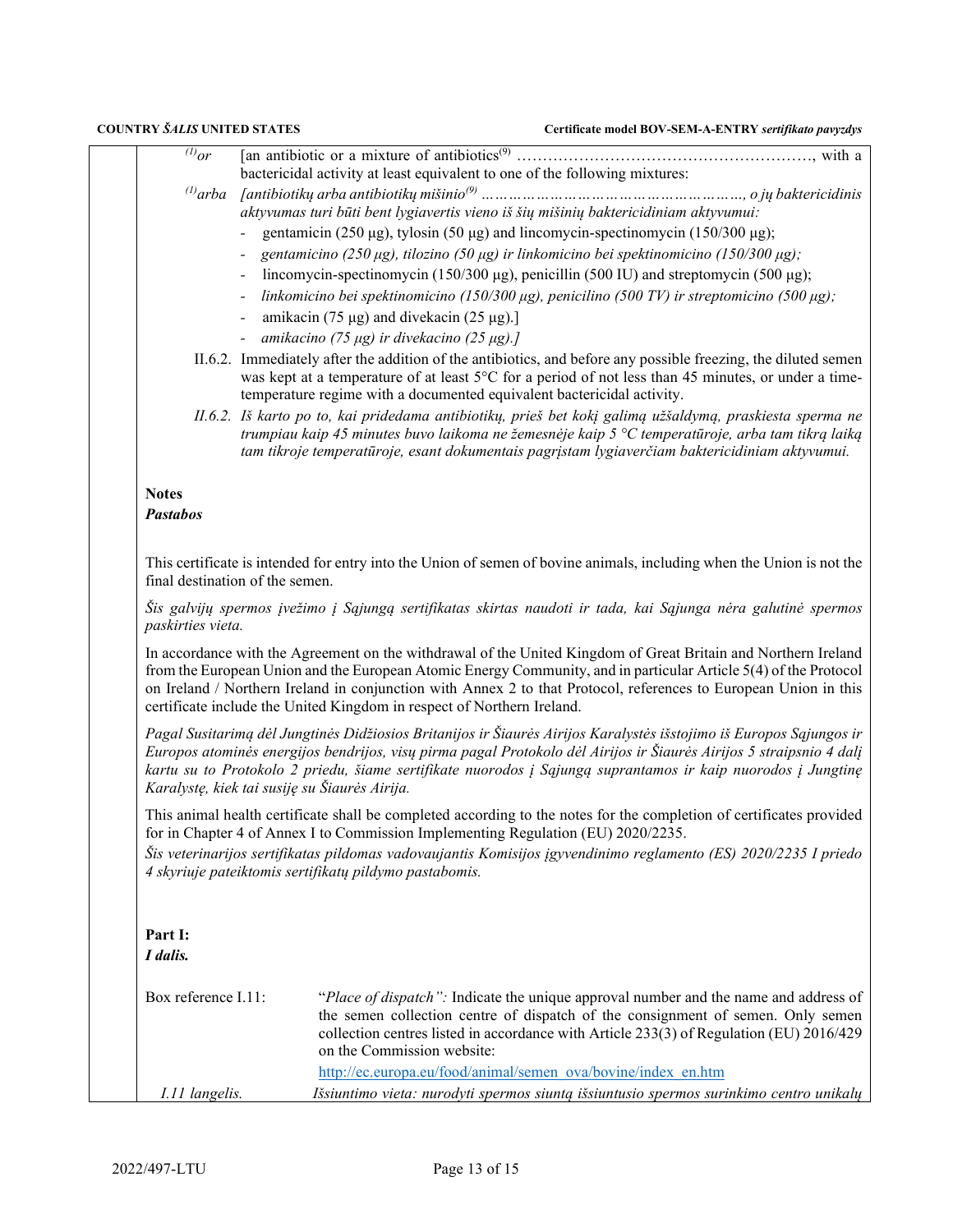|                   |                                                                                                                                                                                                 | patvirtinimo numerį ir pavadinimą bei adresą. Tik pagal Reglamento (ES) 2016/429 233<br>straipsnio 3 dalį į sąrašą įtraukti spermos surinkimo centrai; žr. Komisijos svetainę: |
|-------------------|-------------------------------------------------------------------------------------------------------------------------------------------------------------------------------------------------|--------------------------------------------------------------------------------------------------------------------------------------------------------------------------------|
|                   |                                                                                                                                                                                                 | http://ec.europa.eu/food/animal/semen_ova/bovine/index_en.htm                                                                                                                  |
|                   | Box reference I.12:                                                                                                                                                                             | "Place of destination": Indicate the address and unique registration or approval number<br>of the establishment of destination of the consignment of semen.                    |
|                   | I.12 langelis.                                                                                                                                                                                  | Paskirties vieta: nurodyti spermos siuntos paskirties ūkio adresą ir unikalų registracijos<br>arba patvirtinimo numerį.                                                        |
|                   | Box reference I.19:                                                                                                                                                                             | Seal number shall be indicated.                                                                                                                                                |
|                   | I.19 langelis.                                                                                                                                                                                  | Nurodomas plombos numeris.                                                                                                                                                     |
|                   | Box reference I.24:                                                                                                                                                                             | Total number of packages shall correspond to the number of containers.                                                                                                         |
|                   | I.24 langelis.                                                                                                                                                                                  | Bendras pakuočių skaičius atitinka konteinerių skaičių.                                                                                                                        |
|                   | Box reference I.27:                                                                                                                                                                             | "Type": Indicate semen.                                                                                                                                                        |
|                   | I.27 langelis.                                                                                                                                                                                  | Tipas: nurodyti: sperma.                                                                                                                                                       |
|                   |                                                                                                                                                                                                 | "Species": Select amongst "Bos taurus", "Bison bison" or "Bubalus bubalis" as<br>appropriate.                                                                                  |
|                   |                                                                                                                                                                                                 | Rūšis: pasirinkti reikiamą – "Naminiai jaučiai (lot. Bos taurus)", "Amerikiniai bizonai<br>(lot. Bison bison)" arba "Azijiniai buivolai (lot. Bubalus bubalis)".               |
|                   |                                                                                                                                                                                                 | "Identification number": Indicate identification number of each donor animal.                                                                                                  |
|                   |                                                                                                                                                                                                 | Identifikacinis numeris: nurodyti kiekvieno gyvūno donoro identifikacinį numerį.                                                                                               |
|                   |                                                                                                                                                                                                 | "Identification mark": indicate mark on the straw or other packages where semen of<br>the consignment is placed.                                                               |
|                   |                                                                                                                                                                                                 | Atpažinties ženklas: nurodyti ženklą, kuriuo pažymėtas šiaudelis arba kitos pakuotės, į<br>kuriuos sudėta sperma.                                                              |
|                   |                                                                                                                                                                                                 | "Date of collection/production": Indicate the date on which semen of the consignment<br>was collected.                                                                         |
|                   |                                                                                                                                                                                                 | Surinkimo / pagaminimo data: nurodyti siuntoje esančios spermos surinkimo datą.                                                                                                |
|                   |                                                                                                                                                                                                 | "Approval or registration number of plant/establishment/centre": Indicate the unique<br>approval number of the semen collection centre where the semen was collected.          |
|                   |                                                                                                                                                                                                 | Imonės / ūkio / centro patvirtinimo arba registracijos numeris: nurodyti spermos<br>surinkimo centro, kuriame sperma buvo surinkta, unikalų patvirtinimo numerį.               |
|                   |                                                                                                                                                                                                 | "Quantity": Indicate number of straws or other packages with the same mark.                                                                                                    |
|                   |                                                                                                                                                                                                 | Kiekis: nurodyti tuo pačiu ženklu pažymėtų šiaudelių arba kitų pakuočių skaičių.                                                                                               |
|                   |                                                                                                                                                                                                 | "Test": Indicate for BTV-test: II.4.8.5. and/or II.4.8.6., and/or for EHD-test: II.4.9.3.1.<br>and/or II.4.9.3.2., if relevant.                                                |
|                   |                                                                                                                                                                                                 | Tyrimas: nurodyti, jei atliekamas MLV tyrimas: II.4.8.5 ir (arba) II.4.8.6.; EHL tyrimo<br>atveju: II.4.9.3.1 ir (arba) II.4.9.3.2, jei taikoma                                |
| Part II:          |                                                                                                                                                                                                 |                                                                                                                                                                                |
| II dalis.         |                                                                                                                                                                                                 |                                                                                                                                                                                |
| (1)               | Delete if not applicable.                                                                                                                                                                       |                                                                                                                                                                                |
| $\left( l\right)$ | Išbraukti, jei netaikoma.                                                                                                                                                                       |                                                                                                                                                                                |
| (2)               | Only for a third country, territory or zone thereof with opening date in accordance with column 9 of the table<br>in part 1 of Annex II to Implementing Regulation (EU) 2021/404.               |                                                                                                                                                                                |
| (2)               | Tik tai trečiajai šaliai, teritorijai arba jos zonai, kurios leidimo galiojimo pradžios data nurodyta Įgyvendinimo<br>reglamento (ES) 2021/404 II priedo 1 dalies lentelės 9 skiltyje.          |                                                                                                                                                                                |
| (3)               | Only semen collection centres listed in accordance with Article 233(3) of Regulation (EU) 2016/429 on the<br>Commission website: http://ec.europa.eu/food/animal/semen_ova/bovine/index_en.htm. |                                                                                                                                                                                |